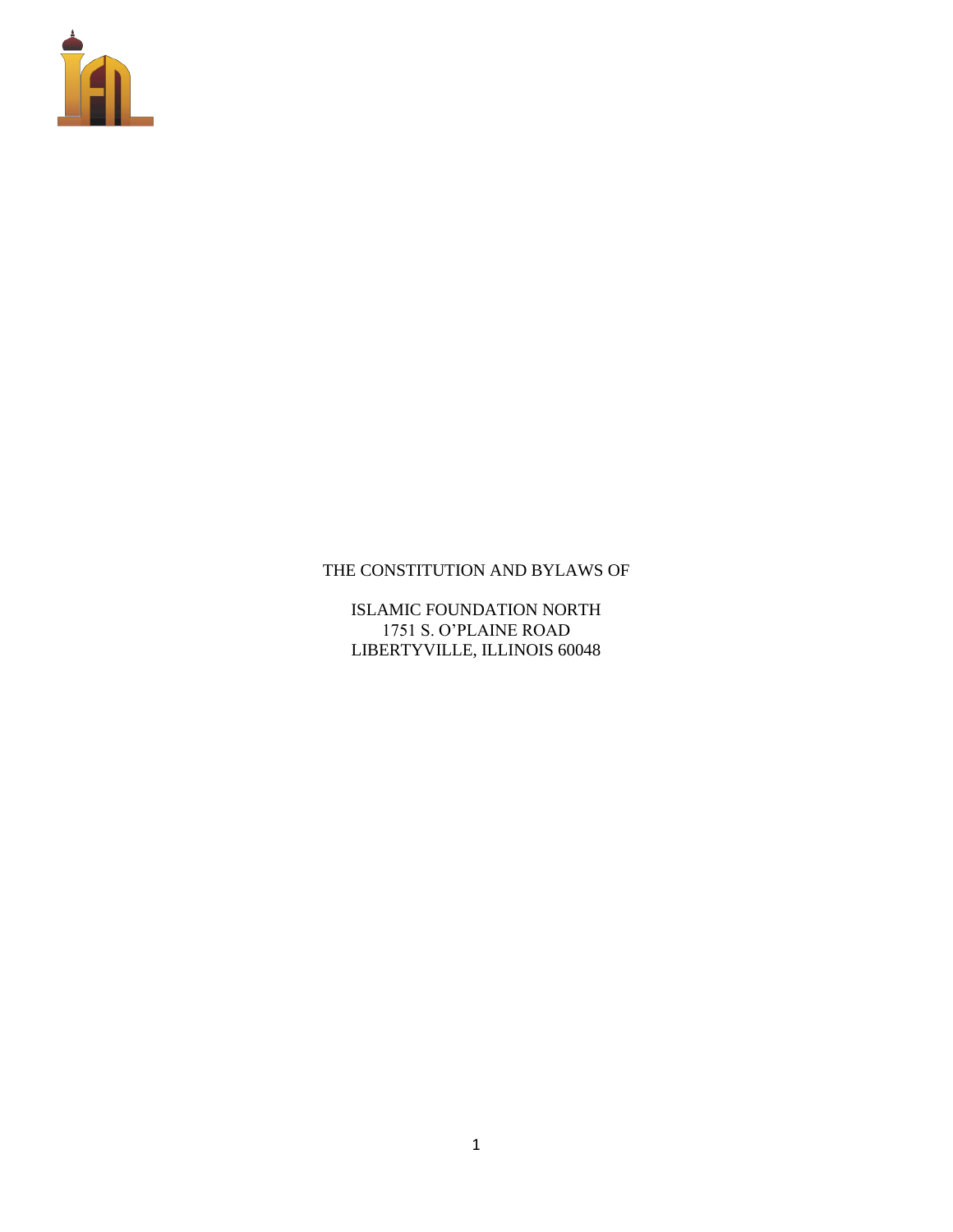## RATIFIED BY THE IFN GENERAL BODY

| Date               | Version | Comments                                             |
|--------------------|---------|------------------------------------------------------|
| August 19, 1980    |         | Articles of Incorporation                            |
| 1999               | 0.0     | Original bylaws document created and adopted         |
| January 10, 2016   | 1.0     | First amendment initiated in 2015 and ratified by    |
|                    |         | General Body on January 10, 2016                     |
| September 18, 2021 | 1.1     | Updated with tracking after review with ad hoc       |
|                    |         | committee, Board of Trustees and Executive Committee |
| .2021              | 2.0     | Second amendment initiated in 2021 and ratified by   |
|                    |         | General Body on xxx, 2021                            |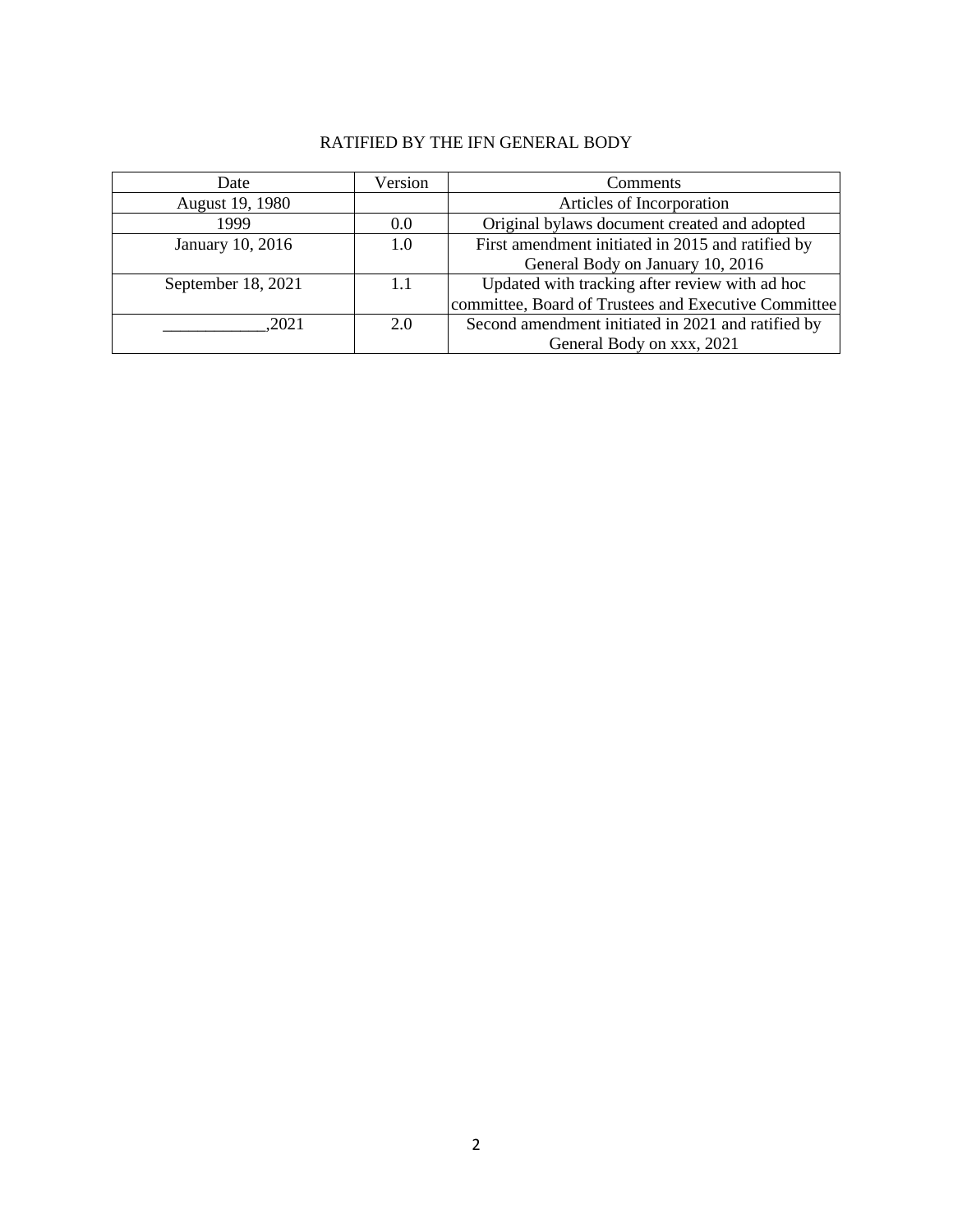### IN THE NAME OF ALLAH (SUBHA NAHU WA TA'ALA) THE MOST BENEFICENT, THE MOST MERCIFUL

## THE CONSTITUTION AND BYLAWS OF ISLAMIC FOUNDATION NORTH LIBERTYVILLE, ILLINOIS, USA

#### **INTRODUCTION**

We are extremely grateful to Almighty Allah (SUBHA NAHU WA TA'ALA) for the religious liberty He has bestowed upon us and we seek His blessing for our endeavors to maintain a representative organization, which will provide an opportunity and services for the fullest religious and educational development of the individual and the Muslim community. We the Muslims of Islamic Foundation North ("IFN") hereby resolve that a not-for-profit organization be formed and its constitution established for the smooth functioning of IFN.

## ARTICLE I.

## GENERAL

- 1.1. NAME. The name of the organization is Islamic Foundation North.
- 1.2.STATUS. IFN shall be a not-for-profit Corporation organized under the laws of the State of Illinois and shall be tax-exempt under Section  $501(c)(3)$  of the Internal Revenue Service code.
- 1.3.OFFICES. The principal office of IFN shall be located in the County of Lake, State of Illinois. IFN may also have other offices within the State of Illinois as the Board of Trustees (as defined) may from time to time determine or the business of the IFN may require.
- 1.4.PURPOSE. The purposes of IFN shall be those set forth in the Articles of Incorporation (as may be amended from time to time), including, for such purposes, the making of distributions to organizations that qualify as exempt organizations under section 501(c)(3) of the Internal Revenue Code, or the corresponding section of any future federal tax code.

## ARTICLE II.

## AIMS AND OBJECTIVES

#### 2.1.AIMS AND OBJECTIVES. The following shall be the aims and objectives of IFN:

- 2.1.1 Establish and maintain facilities for the practice of the religion of Islam in accordance with the teachings of the Quran and Sunnah of Prophet Muhammad (Peace Be Upon Him), as defined by recognized Fiqh Schools of thought of Ahl u Sunnah wal Jammaa'h;
- 2.1.2 Establish and maintain facilities for educational and social activities consistent with the teachings of the Quran and Sunnah of Prophet Muhammad (Peace Be Upon Him), as defined by recognized Schools and Scholars of Ahl u Sunnah wal Jammaa'h;
- 2.1.3 Carry out religious, social, civic, charitable, literary, athletic, scientific, research and other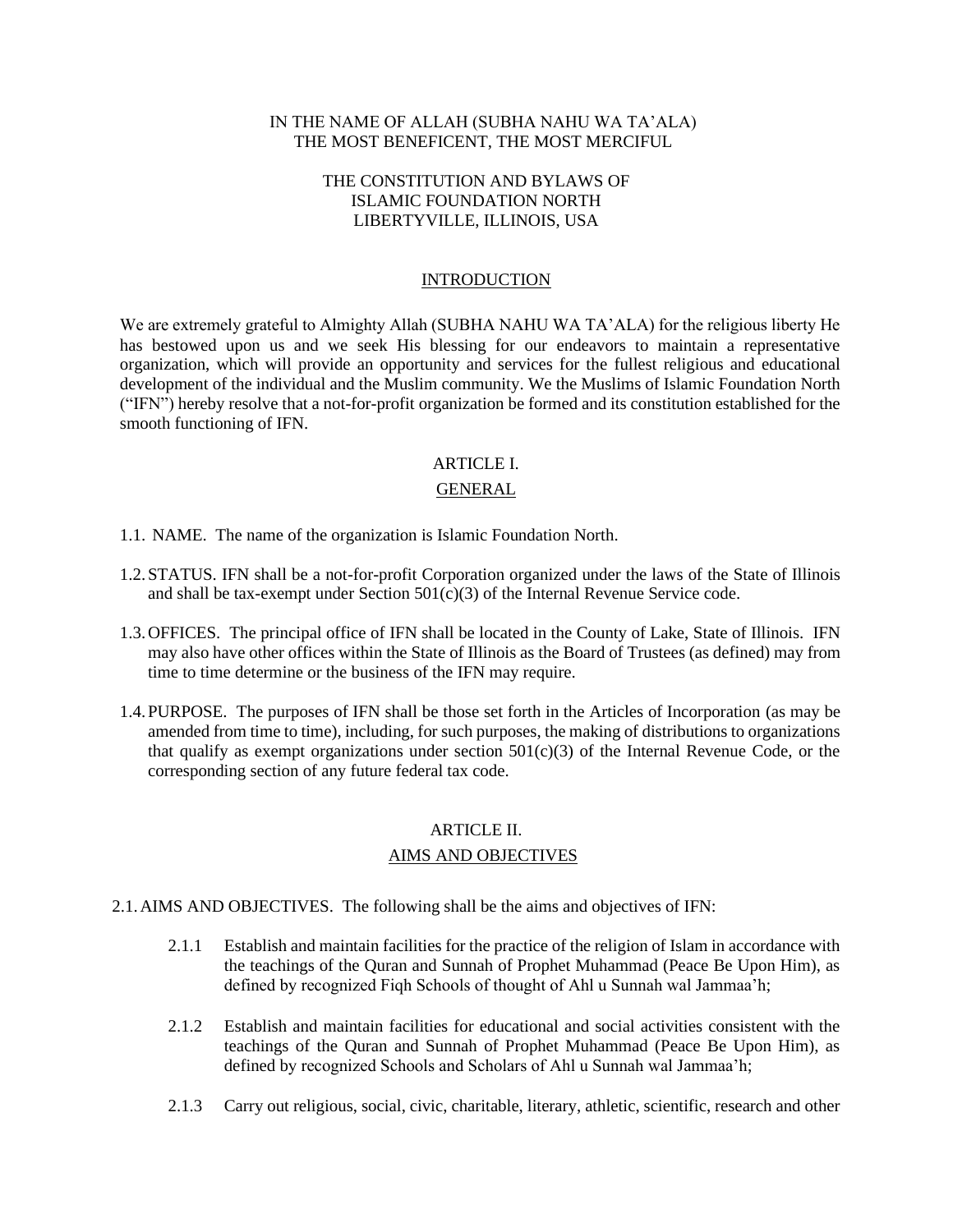Islamic activities pertaining to the realization of Islam as a complete way of life;

- 2.1.4 Strengthen bonds of brotherhood and sisterhood among Muslims;
- 2.1.5 Establish and enhance cooperation with Muslim organizations that are lawfully recognized by the US Government;
- 2.1.6 Promote dialogue, friendly relations and understanding between Muslims and communities of other faiths;
- 2.1.7 Present the religion of Islam to all individuals who are not followers of Islam;
- 2.1.8 Receive, hold, invest and disburse monies and properties or the income thereof which may be vested in or entrusted to the care of IFN whether by donations, gift, grant, bequest, devise, or otherwise for the furtherance of the aims and objectives of IFN; and
- 2.1.9 Notwithstanding the foregoing, the objectives of IFN will be exclusively religious, educational and charitable within the meaning as defined in section  $501(c)(3)$  of the Internal Revenue Code, or the corresponding section of any future federal tax code.

# ARTICLE III.

## MEMBERSHIP

- <span id="page-3-1"></span>3.1 DEFINITION OF A MUSLIM. For the purpose of these bylaws, a Muslim is a person who attests to and believes in all of the following:
	- 3.1.1 Allah the One and only God (SUBHA NAHU WA TA'ALA)
	- 3.1.2 Allah's angels, His books, His messengers, the Last Day, and Devine destiny;
	- 3.1.3 Prophet Muhammad (Peace be Upon Him) as the last and final prophet and messenger of Allah.
	- 3.1.4 The Quran as revealed to Prophet Muhammad (Peace be Upon Him) from Allah.
	- 3.1.5 The Quran as the basis of binding guidance in life, and the Sunnah of Prophet Muhammad (Peace be Upon Him) as its practical application, consistent with the Quran.
- <span id="page-3-2"></span><span id="page-3-0"></span>3.2 MEMBERSHIP. A Member shall be defined as one who:
	- 3.2.1 Accepts the aims and objectives of IFN as defined in **Error! Reference source not found.**;
	- 3.2.2 Meets the membership dues requirements as provided for in **Error! Reference source not found.**;
	- 3.2.3 Is a legal resident of the United States, and verifiably resides within thirty (30) miles of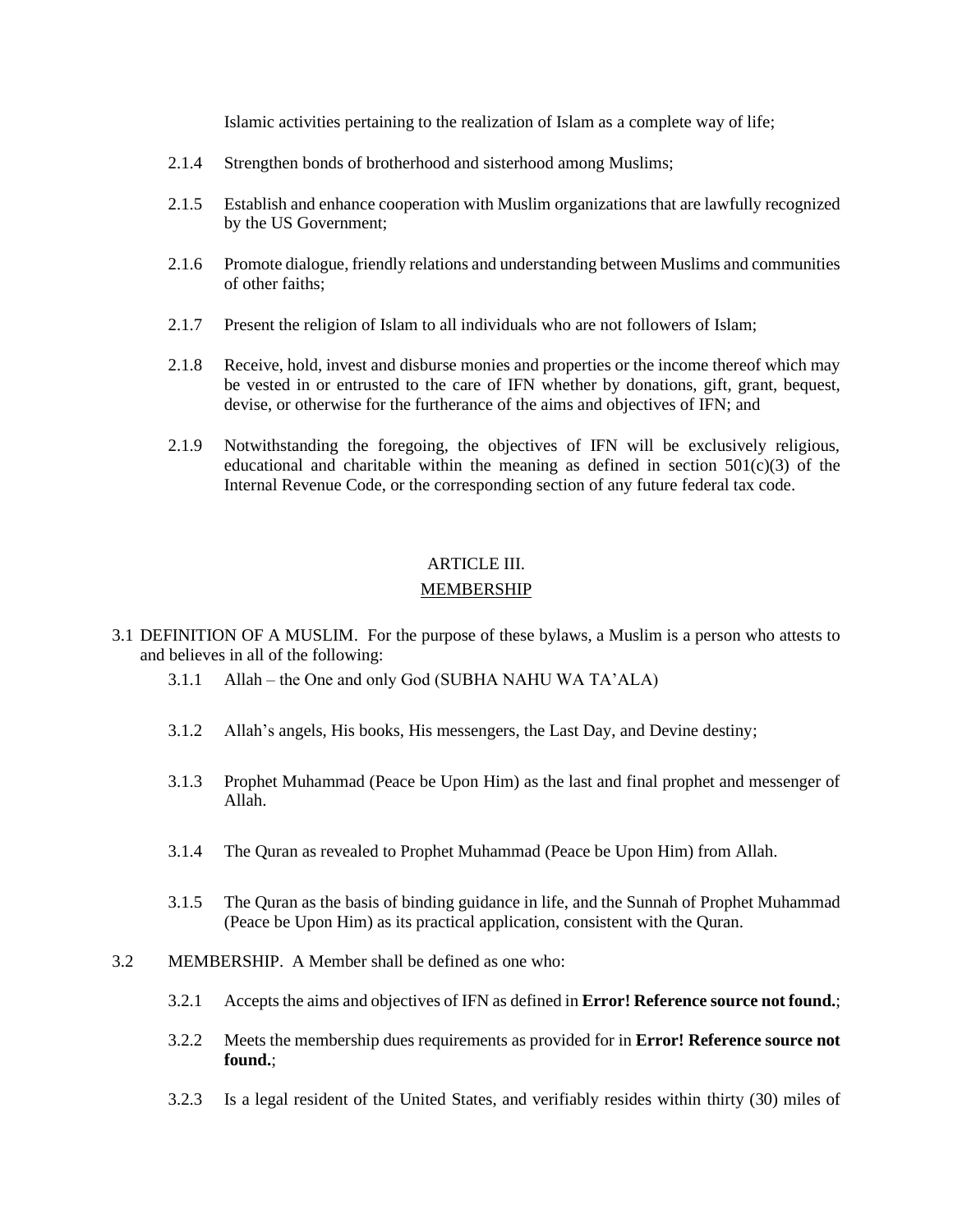1751 South O'Plaine Road, Libertyville, Illinois, as set out in the membership procedure of the Membership Committee. Individuals who had been Members of IFN prior to its opening (July 2004) are exempt from the residency requirement in [3.2.3;](#page-3-0)

- 3.2.4 Attests to being Muslim, as defined in Section [3.1,](#page-3-1) as well as the Muslim spouses and the Muslim minor children of Members;
- 3.2.5 Practices the religion of Islam in accordance with the teachings of the Quran and Sunnah of Prophet Muhammad (Peace Be Upon Him), as defined by recognized Fiqh Schools of thought of Ahl u Sunnah wal Jammaa'h; and
- 3.2.6 Follows the bylaws and policies of the institution as established by the administration of IFN.
- 3.3 VOTING RIGHTS. Each Member over the age of eighteen (18) years and above shall be entitled to vote on matters submitted to the General Body, provided the Member:
	- 3.3.1 Has met all membership dues requirements no later than September 15 of the given election year; and
	- 3.3.2 Has been in good standing for three hundred sixty-five (365) days as of September 15 of the election year. This qualification may require membership for current year and prior year.
- <span id="page-4-2"></span>3.4 TERM OF MEMBERSHIP. The annual membership term shall begin and end with the calendar year (i.e., January 1 through December 31), unless otherwise amended.
- 3.5 TERMINATION OF MEMBERSHIP. The Board of Trustees, by an affirmative Supermajority vote, may suspend or expel a Member after an appropriate hearing for cause affecting the ineligibility of a Member on the basis of: (1) **Error! Reference source not found.**; or (2) Section [3.8.](#page-4-0)
- 3.6 REINSTATEMENTS. Upon a written request, signed by the former member and filed with the Secretary of the Board of Trustees, the Board of Trustees may reinstate the membership by a Supermajority affirmative vote.
- 3.7 TRANSFER OF MEMBERSHIP. Membership is neither transferable nor assignable.
- <span id="page-4-1"></span><span id="page-4-0"></span>3.8 ANNUAL DUES AND FEES
	- 3.8.1 Membership dues shall be set by the Executive Committee and subject to approval by the Board of Trustees. Membership Committee may give its consent to individuals who make donations (excluding zakat/sadaqah) that are equal to or greater than the cost of membership dues may give its consent for said individual to become a Member for the year subject to Section [3.2.](#page-3-2)
	- 3.8.2 Dues for individual Members may be suspended or waived by the Executive Committee for a specified period under special circumstances with documented evidence.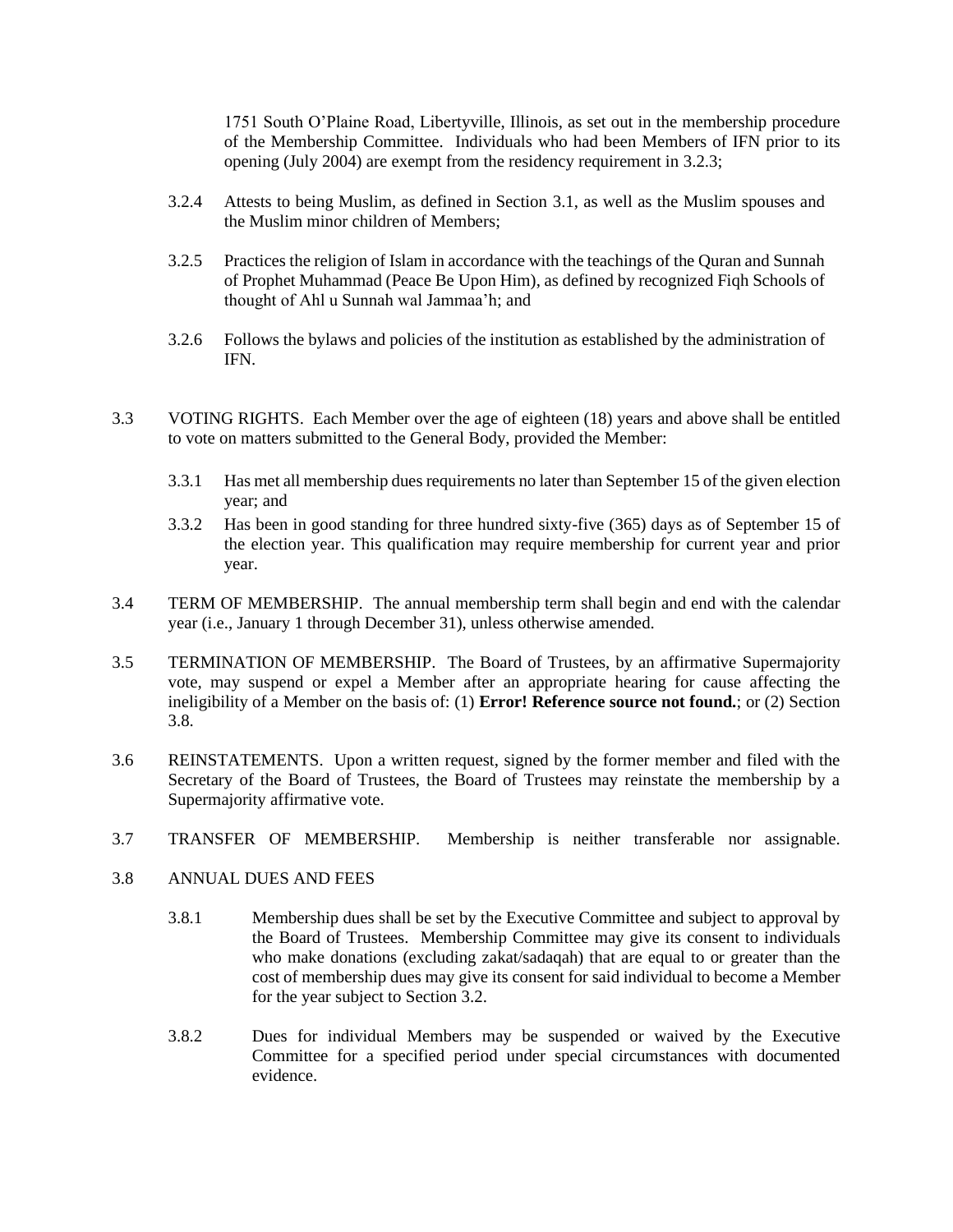- 3.8.3 In order to retain voting rights, Members must pay their membership dues no later than September 15 of the election year, unless waived in accordance with [3.8.2.](#page-4-1)
- 3.8.4 The Executive Committee may assess additional charges or fees from Members for special events and activities.

## ARTICLE IV.

#### GOVERNING BODIES

- 4.1 The Governance structure of IFN shall consist of a:
	- 4.1.1 GENERAL BODY ("General Body" or "GB")
	- 4.1.2 BOARD OF TRUSTEES (" Board of Trustees" or "BOT")
	- 4.1.3 EXECUTIVE COMMITTEE ("Executive Committee" or "EC")
- 4.2 GENERAL BODY. The General Body is made up of all active Members of IFN, as defined in Section 3.2. Motions passed by the General Body shall be binding on the Board of Trustees, the Executive Committee, and IFN.

## 4.2.1 RESPONSIBILITIES OF THE GENERAL BODY

- 4.2.1.1 Elect members to the Executive Committee and Board of Trustees.
- 4.2.1.2 Decide issues presented by the Executive Committee or the Board of Trustees by a Simple Majority vote, unless otherwise specified.
- 4.2.1.3 Attend regular and special meetings as arranged and requested by the Executive Committee or the Board of Trustees.
- 4.2.1.4 Approve bi-annual capital budget proposals and capital projects in excess of Ninety-Nine Thousand Dollars (\$99,000.00). For clarity, notwithstanding anything else in this Section, small capital projects (non-maintenance) in excess of ninety-nine thousand dollars (\$99,000) shall not require General Body approval. . For less than 99,000 a super majority of the Board approval (3/4 affirmative) will suffice with appropriate communication to General Body. The cumulative cost of such projects should be under \$200,000 per calendar year.
- 4.3 BOARD OF TRUSTEES. The Board of Trustees shall provide strategic direction and be responsible for managing the governance of IFN. The Board of Trustees shall consist of eleven (11) voting Trustees.

## 4.3.1 CHARACTERISTICS AND QUALIFICATIONS FOR BOARD OF TRUSTEE MEMBERSHIP

4.3.1.1 To be eligible to be a Trustee on the Board of Trustees, the prospective candidate shall, in the judgment of the Simple Majority of the Election Committee, demonstrate the characteristics outlined in items 4.3.1.1, 4.3.1.2, 4.3.1.3, and 4.3.1.4, and have an absolute requirement to meet items outlined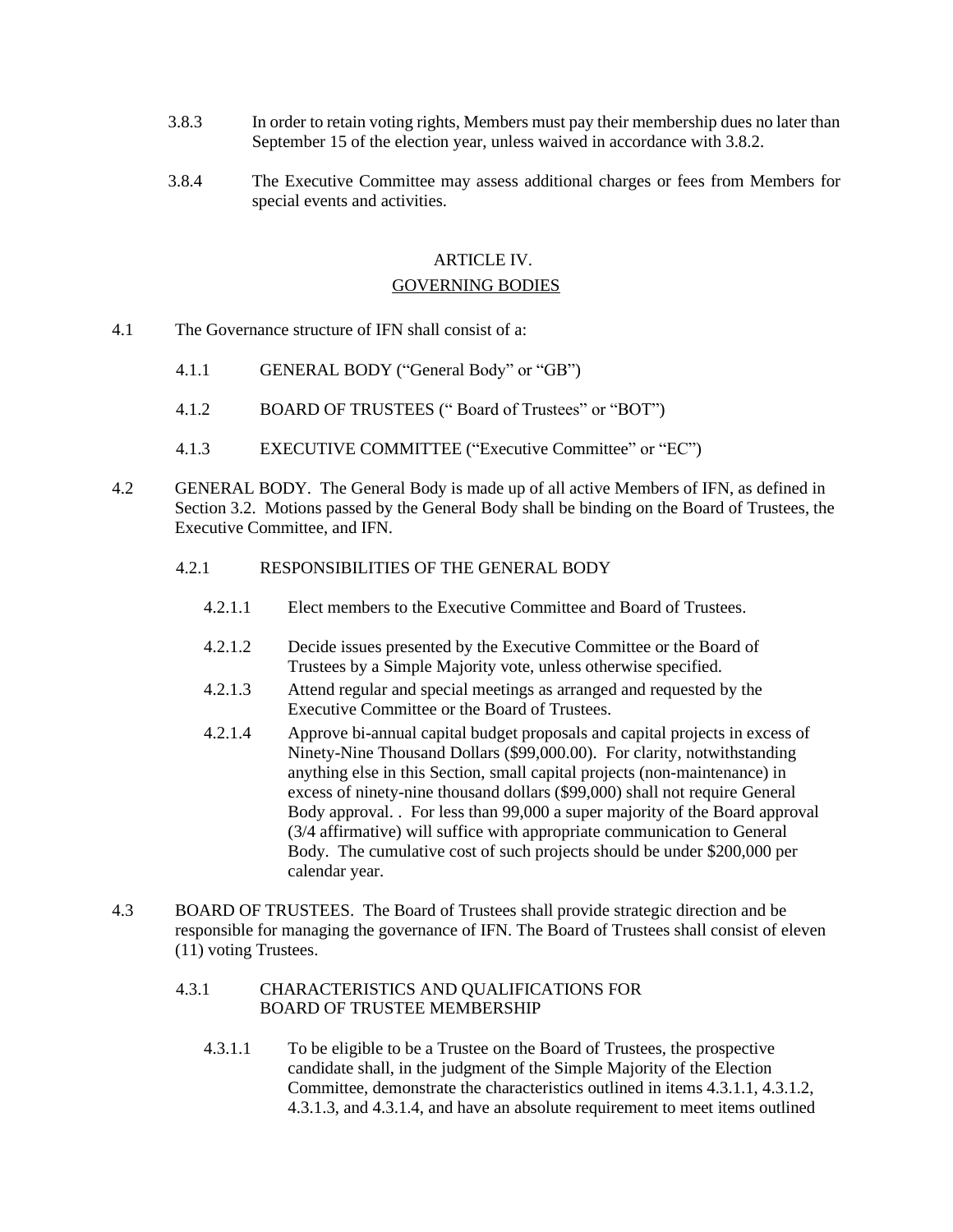in 4.3.1.5 and 4.3.1.6 below:

| 4.3.1.2 |  | Possess basic knowledge of the religion of Islam. |  |  |
|---------|--|---------------------------------------------------|--|--|
|         |  |                                                   |  |  |

- 4.3.1.3 Adhere to the basic principles of Islam as outlined in Section 3.1.
- 4.3.1.4 Be committed to furthering the aims and objectives of IFN as outlined in Section 2.1.
- 4.3.1.5 Be actively involved in serving the IFN community as an office bearer, volunteer or active participant in IFN activities.
- 4.3.1.6 Be a Member of IFN for the previous four (4) consecutive years.
- 4.3.1.7 Not have a felony conviction

## 4.3.2 TERM, MEETINGS AND LEADERSHIP

- 4.3.2.1 The term of a Trustee shall be five (5) years.
- 4.3.2.2 Trustees may not serve more than two (2) full terms in their lifetime.
- 4.3.2.3 The Board of Trustees shall elect officers to serve in the positions of:

| 4.3.2.3.1 Chair; |                                                   |
|------------------|---------------------------------------------------|
|                  | 4.3.2.3.2 Vice Chair;                             |
|                  | 4.3.2.3.3 Secretary; and                          |
| 4.3.2.3.4        | Finance Director from among the Trustees, each to |
|                  | serve a 2-year term.                              |

- 4.3.2.4 The Finance Director of the Board of Trustees shall serve as the Chair of the Endowment Committee.
- 4.3.2.5 The Board of Trustees shall meet at least once per calendar quarter.
- 4.3.2.6 The Chair of the Board, or a simple majority of the Trustees, may call a special meeting of the Board of Trustees.
- 4.3.2.7 The Secretary shall provide the agenda for regular Board of Trustee meetings to the Trustees at least fourteen (14) days prior to any scheduled meeting.
- 4.3.2.8 Should the Board of Trustees arrive at a tie vote, the President of the Executive Committee shall cast the tie-breaking vote.
- 4.3.2.9 Each Trustee is required to attend at least seventy five percent (75%) of the regular and special meetings held in a given calendar year to maintain their role on the Board of Trustees. Excused absences shall count toward the 75% requirement.
- 4.3.2.10 Two-thirds (2/3) of the total number of Trustees shall constitute a quorum.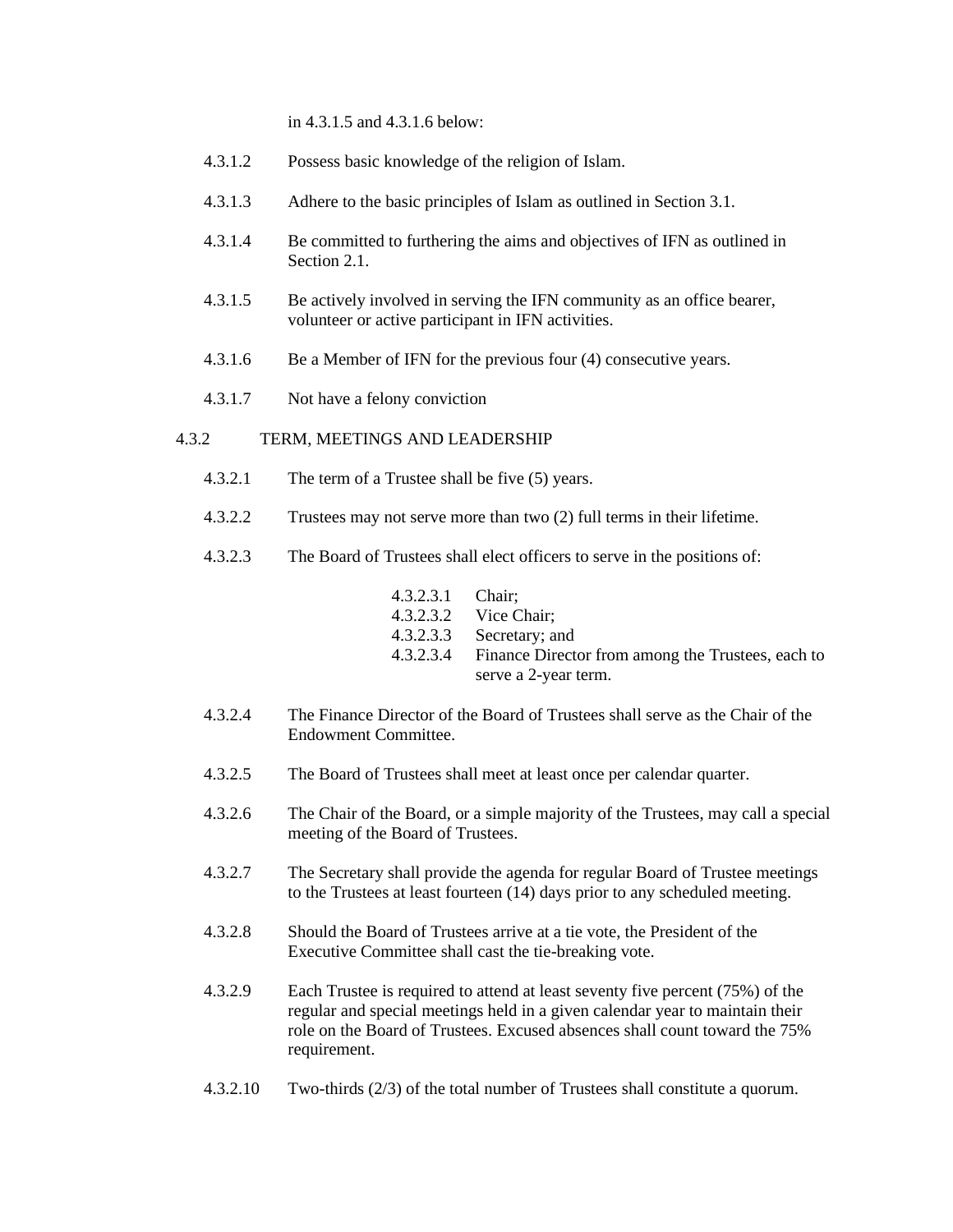4.3.2.11 If a quorum is not met in any given meeting, the Secretary of the BOT shall reschedule a new meeting at least seven (7) days later, at which meeting at least fifty percent (50%) of the Trustees shall constitute a quorum.

## 4.3.3 DECISION MAKING

- 4.3.3.1 The BOT shall strive to arrive at all decisions through Simple Majority.
- 4.3.3.2 Unless otherwise specified, all decisions arrived at by a vote shall require a Simple Majority.

## 4.3.4 COMPENSATION

- 4.3.4.1 Trustees shall not receive any compensation for their services, benefit financially from their position, or be employed by IFN.
- 4.3.4.2 Trustees may be reimbursed for reasonable expenses incurred in the course of conducting the business of IFN, subject to the restrictions provided in 4.3.4.3.
- 4.3.4.3 At the beginning of the fiscal year the Board of Trustees shall establish a threshold dollar amount beyond which Trustees as well as Executive Committee members would need approval by a Simple Majority vote of the Board of Trustees for reimbursement of direct expense.

## 4.3.5 VACANCIES AND REPLACEMENTS

- 4.3.5.1 In case of an unanticipated vacancy on the Board of Trustees the position will be left open till the end of the year when the next election will be held to fill this partial-term position.
- 4.3.5.2 In case of any vacancy of the Executive Committee positions, other than the President, the Board of Trustees may appoint a dues-paying Member in good standing under Section [3.3.2](#page-4-2) and would have been eligible to be on the Board of Trustees in the last election term, to complete the term until the next regularly scheduled Executive Committee election.
- 4.3.5.3 All candidates on the list to fill any position of the Executive Committee or the Board of Trustees shall be required to satisfy the characteristics and qualification criteria outlined in 4.3.1 or 4.4.1, depending upon the open seat.

### 4.3.6 RESPONSIBILITIES OF THE BOARD OF TRUSTEES

- 4.3.6.1 Provide vision, leadership, and maintain focus on the Aims and Objectives as described in Article II;
- 4.3.6.2 Maintain, and provide oversight for properties, deeds, assets, investments, and endowments held in the name of IFN;
- 4.3.6.3 Provide oversight of the Endowment Committee;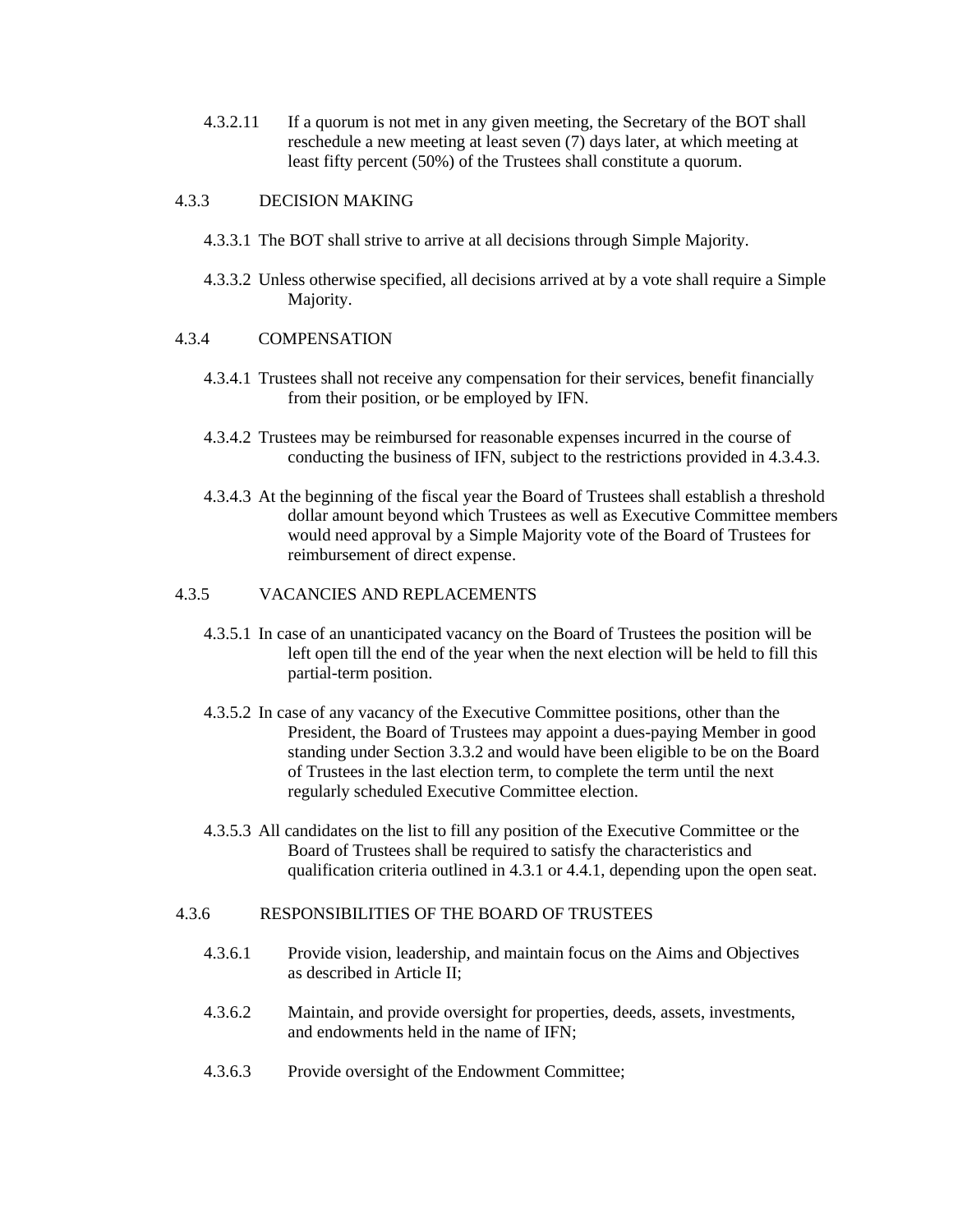- 4.3.6.4 Approve small capital projects valued less than Ninety-Nine Thousand Dollars (\$99,000) with a Supermajority affirmative vote;
- 4.3.6.5 Under special and unusual circumstances, and if the Board of Trustees can show cause to dismiss one or more members of the Executive Committee, and after a full hearing to discuss the charges, the Board of Trustees may carry out the dismissal with a three-fourths (3/4) affirmative vote;
- 4.3.6.6 In the event the whole Executive Committee is dismissed, the Board of Trustees shall appoint, within fourteen (14) days of the dismissal, a "Care Taker" committee in its place for a period not to exceed sixty (60) days. A new Executive Committee shall be elected within the sixty (60) days through the regular election process. Such Committee shall serve the remainder of the term of the dismissed Executive Committee;
- 4.3.6.7 The Finance Director shall chair the Endowment Fund of IFN, which shall be managed by the Endowment Committee;
- 4.3.6.8 Prepare and present bi-annual capital budget proposals for discussion and approval by the General Body;
- 4.3.6.9 The Secretary of the Board of Trustees shall be responsible for maintaining all non-financial records pertaining to IFN, including reports of standing Committees, sub-Committees, or other working groups; minutes of meetings held by the Executive Committee, the Board of Trustees and the General Body.
- 4.3.6.10 The Secretary of the Board of Trustees, in coordination with the Secretary of the Executive Committee shall be responsible for developing the agenda and sending out timely notifications of meetings of the General Body.
- 4.3.6.11 The Chairman of the Board of Trustees shall preside over the General Body Meetings.
- 4.3.6.12 The Finance Director shall be responsible for maintaining all financial reports for IFN including budgets, actuals, audits, etc.
- 4.3.6.13 The Finance Director shall be responsible for working with the professional investment managers and the real estate managers and all other portfolio managers. The Finance Director will publish quarterly updates to the Board and submit an annual report as part of the Annual General Body Meeting.
- 4.4 EXECUTIVE COMMITTEE. The Executive Committee shall consist of a President, Vice President, Secretary, Treasurer, and Social Events Director.
	- 4.4.1 CHARACTERISTICS AND QUALIFICATIONS FOR EXECUTIVE COMMITTEE MEMBERSHIP
	- 4.4.1.1 To be eligible for membership of the Executive Committee, the prospective candidate shall, in the judgment of the majority of the Nomination Committee, demonstrate the characteristics outlined in items 4.4.1.1, 4.4.1.2, and 4.4.1.3,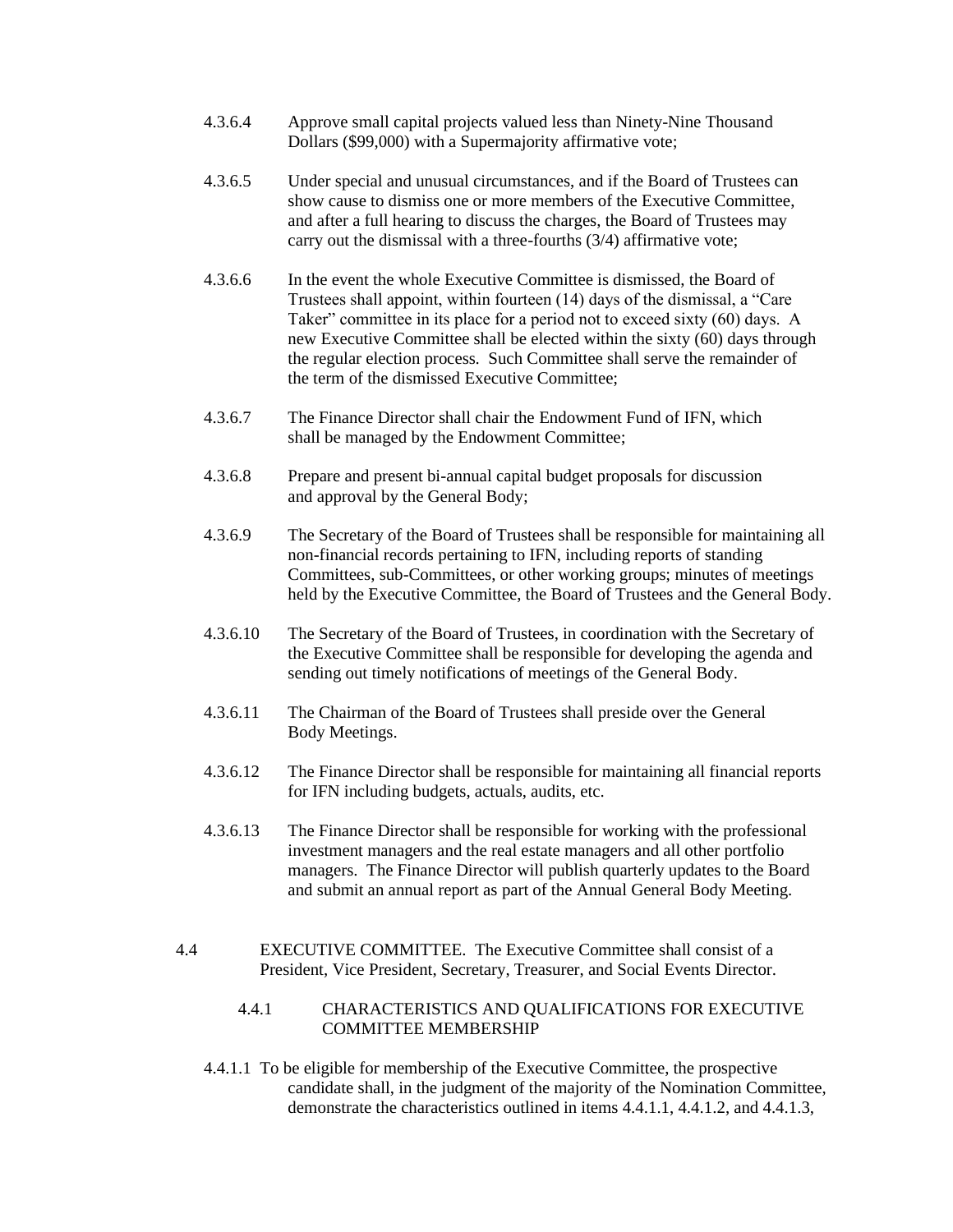and have an absolute requirement to meet items outlined in 4.4.1.4 and 4.4.1.5 below:

- 4.4.1.1 Possess basic knowledge of the religion of Islam;
- 4.4.1.2 Adhere to the basic principles of Islam as outlined in Section 3.1;
- 4.4.1.3 Be committed to furthering the aims and objectives of IFN as outlined in Section 2.1;
- 4.4.1.4 Has been a Member of IFN for the previous two (2) consecutive years including the current year
- 4.4.1.5 Not have a felony conviction;

#### 4.4.2 TERM, MEETINGS AND LEADERSHIP

- 4.4.2.1 The term of each member of the Executive Committee shall be two (2) years.
- 4.4.2.2 The President of the Executive Committee may not serve for more than two (2) consecutive or non-consecutive terms in their lifetime.

Members of the Executive Committee may not hold any Executive Committee office positions for more than a total four (4) consecutive or non-consecutive terms in their lifetime.

- 4.4.2.3 The Executive Committee shall meet at least once per month. The Secretary of the Executive Committee shall make the agenda of the meeting available to the Executive Committee members at least seven (7) days prior to the scheduled meeting.
- 4.4.2.4 Three fifths (3/5) or 60% of the total number of the Executive Committee members shall constitute a quorum.
- 4.4.2.5 Each Executive Committee member is required to attend at least seventy-five percent (75%) of the regular and special meetings of the Executive Committee held in a given calendar year to maintain their membership on the Executive Committee. Excused absences shall count toward the 75% requirement.
- 4.4.2.6 The President shall be a de facto, non-voting member of the Board of Trustees, except in the case of a tie-breaking vote. The President shall provide ongoing reports to the Board of Trustees on operational issues and general functions and programs at IFN.
- 4.4.2.7 Should the Executive Committee arrive at a tie vote, the side of the President shall prevail.
- 4.4.2.8 The President may call a special meeting of the Executive Committee.
- 4.4.2.9 The Executive Committee shall hold quarterly informational meetings with the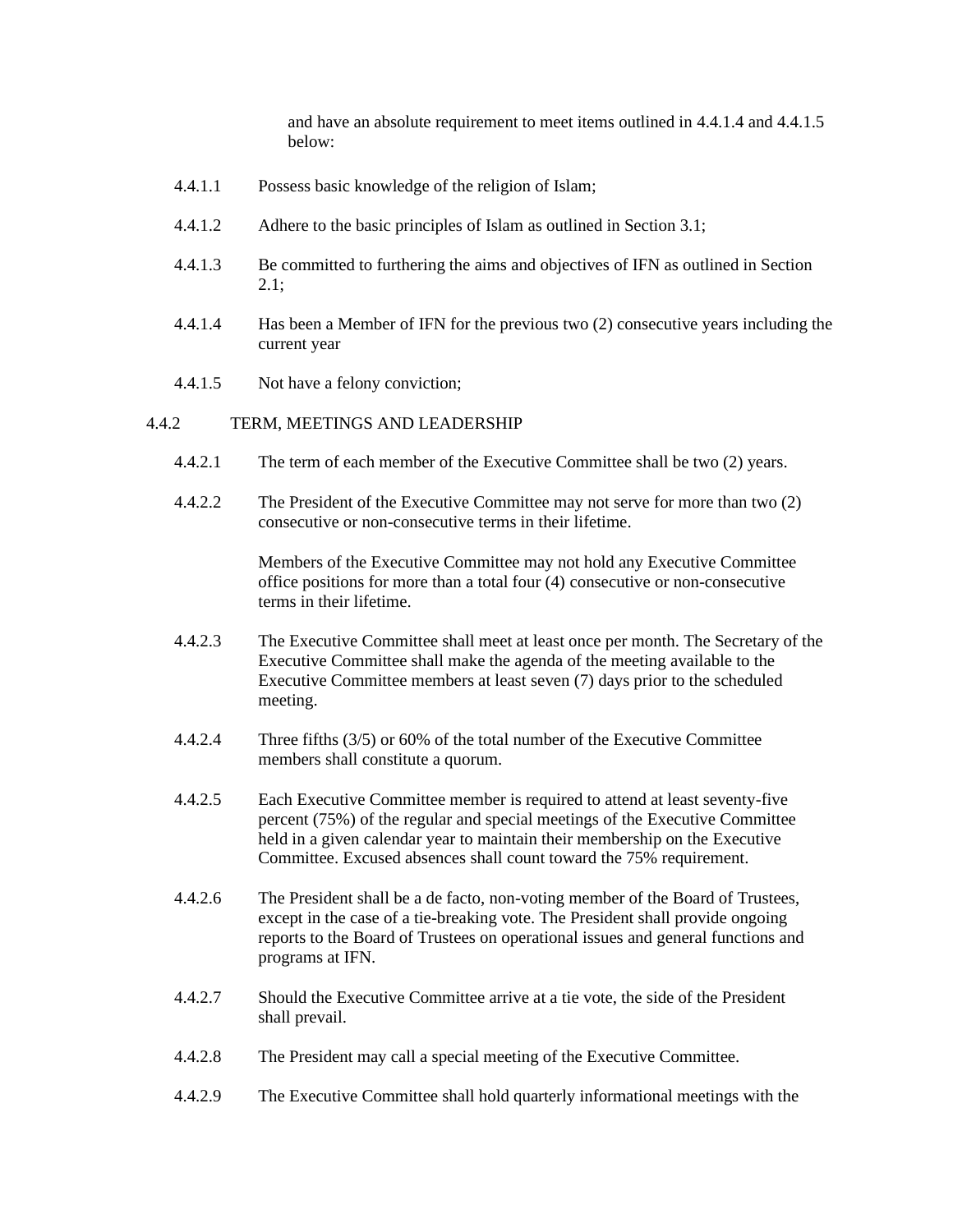General Body to facilitate communications and information flow in both directions.

## 4.4.3 DECISION MAKING

- 4.4.3.1 The Executive Committee shall strive to arrive at all decisions through Simple Majority.
- 4.4.3.2 If 4/5th of the Executive Committee members move to vote on any matter, then the President shall be required to conduct one.
- 4.4.3.3 All decisions arrived at by a vote shall require a Simple Majority.

## 4.4.4 COMPENSATION

- 4.4.4.1 No member of the Executive Committee shall be compensated, financially or otherwise, for their time or effort in discharging their duties.
- 4.4.4.2 Members of the Executive Committee may be reimbursed for any reasonable out of pocket expenses incurred in the course of conducting the business of IFN, subject to the restrictions provided in 4.3.4.3.

## 4.4.5 RESPONSIBILITIES OF THE PRESIDENT OF THE EXECUTIVE COMMITTEE

- 4.4.5.1 Execute the strategies provided by the Board of Trustees;
- Provide management and leadership in the day-to-day operation of IFN; 4.4.5.2 Develop appropriate programs to achieve the aims and objectives outlined in Article II;
- 4.4.5.3 Represent and articulate the opinion, desires and views of the community at meetings of Board of Trustees.;
- 4.4.5.4 Serve as the official representative and spokesperson for IFN. The President may also choose to delegate the task of spokesperson to other members as appropriate;
- 4.4.5.5 Represent IFN at any organization(s) lawfully recognized by the US Government unless explicitly directed by the Board of Trustees and the Executive Committee to not do so;
- 4.4.5.6 Appoint directors for the various standing and volunteer committees.
- 4.4.5.7 Provide guidance, direction and leadership to Standing Committees, sub-Committees and Working Groups;
- +
- 4.4.5.8 Submit an annual operating budget for IFN to the Board of Trustees for approval;

## 4.4.6 RESPONSIBILITIES OF THE VICE PRESIDENT OF THE EXECUTIVE **COMMITTEE**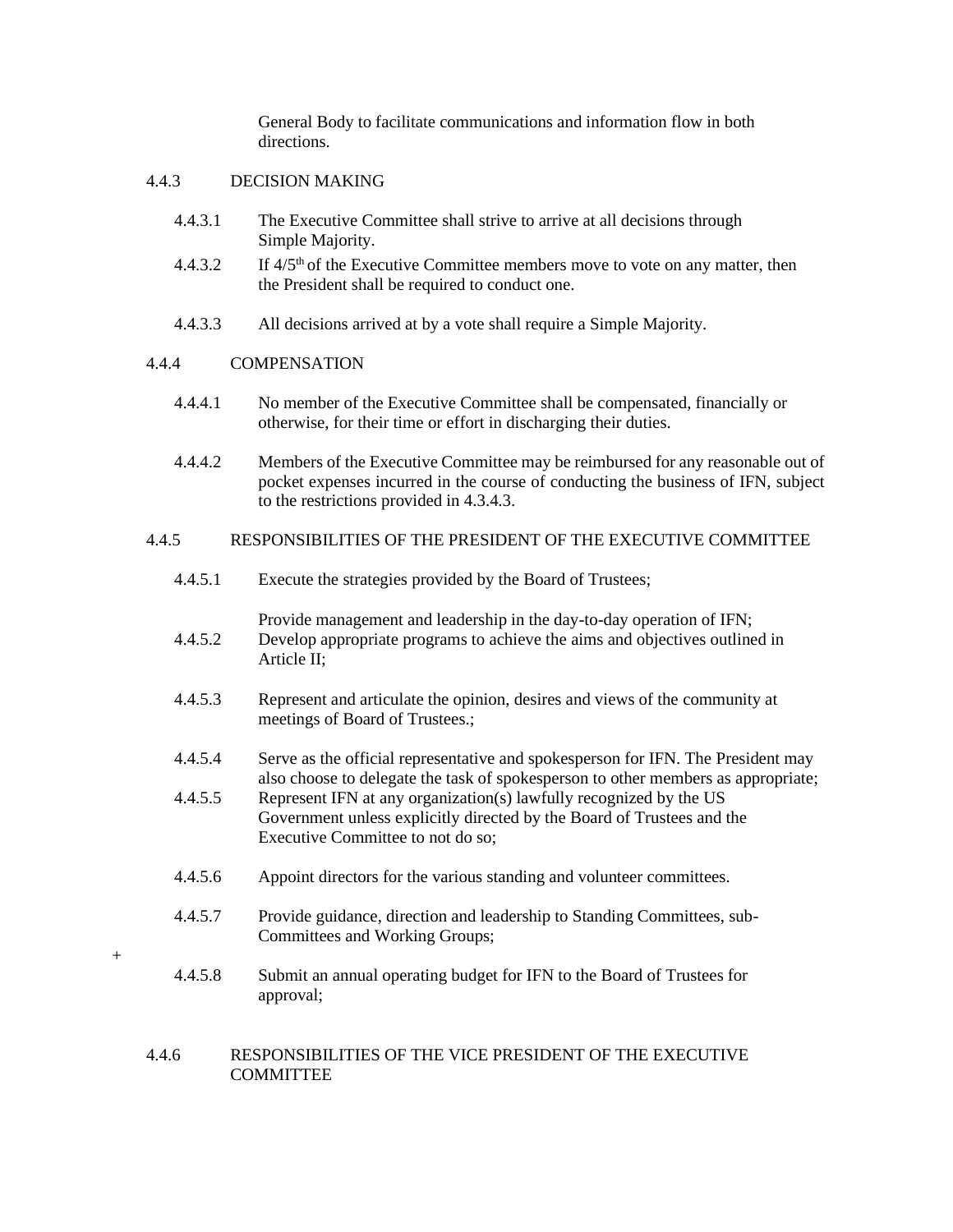|       | 4.4.6.1 | Assume responsibilities of the President in the absence of the President;                                                                              |
|-------|---------|--------------------------------------------------------------------------------------------------------------------------------------------------------|
|       | 4.4.6.2 | Building relationships and representing IFN with other Islamic organizations to<br>build partnerships and bring learnings and best practices into IFN; |
|       | 4.4.6.3 | Oversee education programming at IFN;                                                                                                                  |
|       | 4.4.6.4 | Facilitate and organize religious and non-religious programs at IFN;                                                                                   |
|       | 4.4.6.5 | Responsible for securing IFN's physical, digital and personal security;                                                                                |
|       | 4.4.6.6 | Perform any other duties assigned by the President;                                                                                                    |
| 4.4.7 |         | RESPONSIBILITIES OF THE GENERAL SECRETARY OF THE EXECUTIVE<br><b>COMMITTEE</b>                                                                         |
|       | 4.4.7.1 | Coordinate with the Membership Committee to maintain updated membership<br>records of all members of IFN;                                              |
|       | 4.4.7.2 | Assist the Election Committee in its efforts to validate and verify membership<br>status in preparations for elections;                                |
|       | 4.4.7.3 | Assist the Secretary of the Board of Trustees, in sending out timely notifications of<br>meetings of the General Body;                                 |
|       | 4.4.7.4 | Responsible for official communications between the Executive Committee and<br>all other external entities to conduct the affairs of IFN;              |
|       | 4.4.7.5 | Responsible for sending out timely notifications of meetings of the Executive<br>Committee;                                                            |
|       | 4.4.7.6 | Prepare the agenda for each meeting of the Executive Committee where the<br>President shall so require;                                                |
|       | 4.4.7.7 | Responsible for the oversight of the Facilities Operation & Maintenance Committee;<br>and                                                              |
|       | 4.4.7.8 | Perform any other duties assigned by the President.                                                                                                    |
| 4.4.8 |         | RESPONSIBILITIES OF THE TREASURER OF THE EXECUTIVE COMMITTEE                                                                                           |
|       | 4.4.8.1 | Maintain all financial records pertaining to the operation of IFN;                                                                                     |
|       | 4.4.8.2 | Develop and maintain sound financial practices and abide by the governing<br>regulations;                                                              |
|       | 4.4.8.3 | Serve as a financial advisor to the President;                                                                                                         |
|       | 4.4.8.4 | Prepare annual operating budget to be submitted by the President to the Board of<br>Trustees for approval;                                             |
|       |         |                                                                                                                                                        |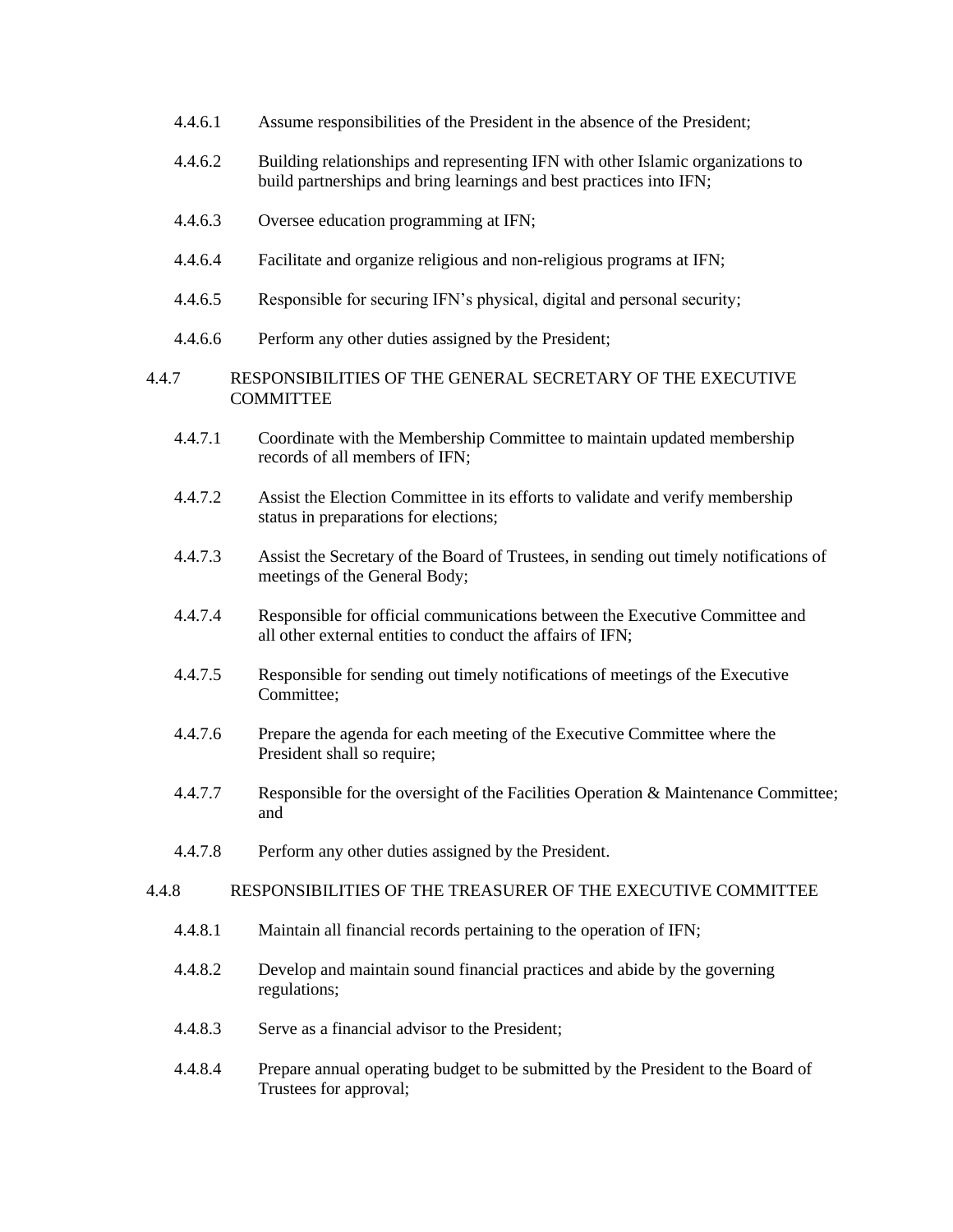- 4.4.8.5 Serve as member of the Finance Committee;
- 4.4.8.6 Responsible for the timely preparation and filing of all documents required to satisfy the accounting needs of IFN in accordance with Generally Accepted Accounting Principles and any applicable provisions of the Internal Revenue Code, and federal or state law; and
- 4.4.8.7 Perform any other duties assigned by the President.

## 4.4.9 RESPONSIBILITIES OF THE SOCIAL EVENTS DIRECTOR OF THE EXECUTIVE COMMITTEE

- 4.4.10 Coordinate social activities at IFN as decided by the Executive Committee;
- 4.4.11 Responsible for the rental activity of the facility;
- 4.4.12 Assist the Executive Committee secretary in planning and execution of special events and celebrations as decided by the Executive Committee; and
- 4.4.13 Perform any other duties assigned by the President.

Vacancies and Replacements

4.4.1.2 In case of any vacancy of the position of the President, the Vice President shall become President to complete the term until the next regularly scheduled executive committee election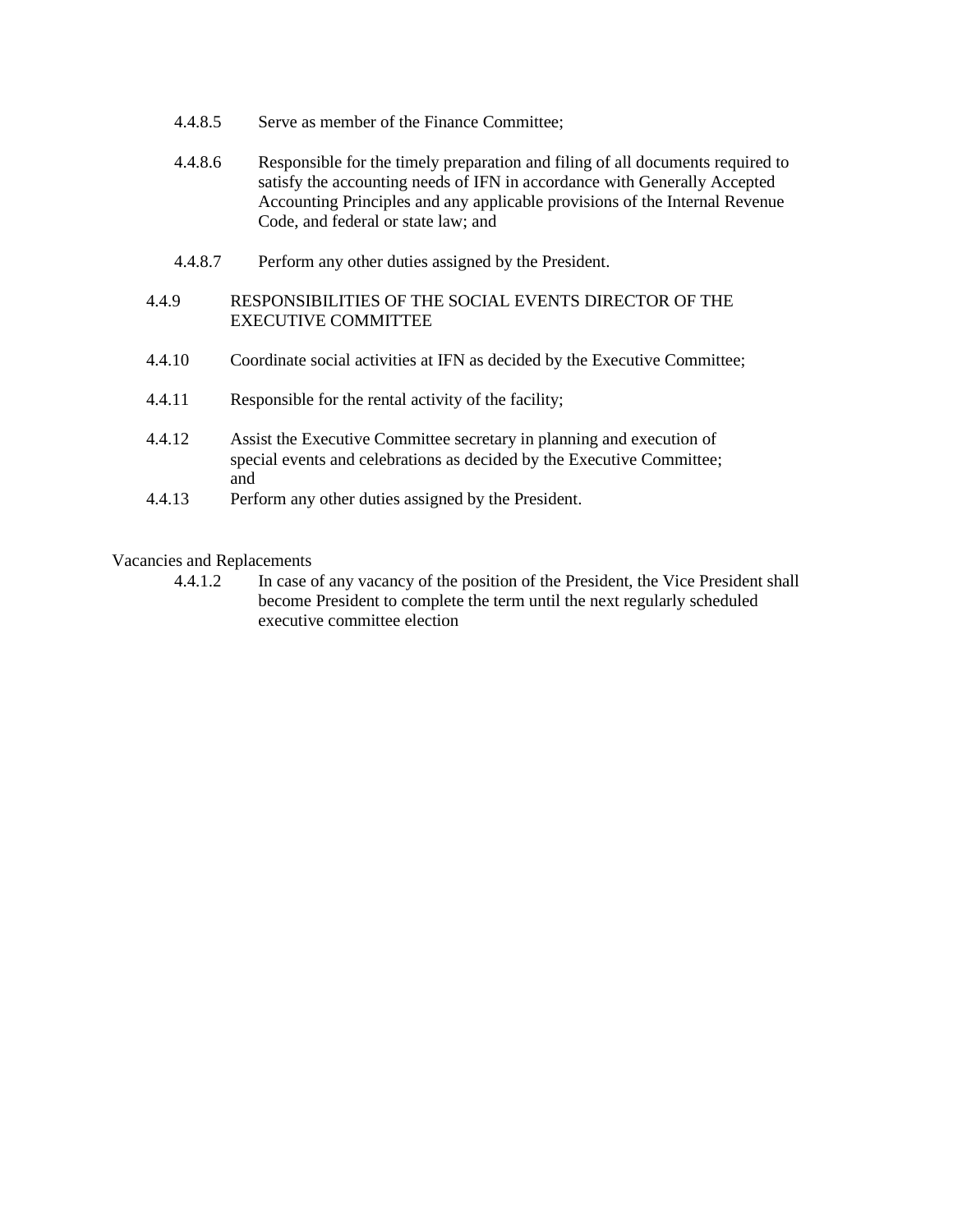## ARTICLE V. **COMMITTEES**

IFN shall have standing, ad-hoc, and temporary committees. Sincere efforts shall be made to ensure that members of these committees possess relevant experience and expertise in the area for which they are assigned. Each committee shall report to the respective authority that appointed it and shall not make decisions, independent of such authority, which may bind IFN in any way.

The President of the Executive Committee shall form and have oversight over the following standing committees, with the consent of the other members of the Executive Committee, as soon as possible after assuming office:

- Religious Affairs Committee;
- Education Committee;
- Facilities Operation & Maintenance Committee;
- Public Relations and Outreach Committee:
- Youth Services Committee:
- Membership Committee;
- Women's Affair Committee; and
- Family Advocacy Committee.

The Board of Trustees shall form and have oversight over the following standing committees, as soon as possible after assuming office:

- Finance Committee:
- Election Committee; and
- Endowment Committee.

In addition, either the Executive Committee or the Board of Trustees may set up and designate one or more committee(s), sub-committee(s), or working group(s). The appointing authority may, at its own discretion, change one of more members of any committees. For any voting or decision-making committee role, no more than one person from the same family can serve in an individual committee. The family includes parent(s), spouse, son(s), and/or daughter(s).

- 5.1 RELIGIOUS AFFAIRS COMMITTEE
- 5.1.1 Develop, promote and organize all religious activities, as described in Article II;
- 5.1.2 Coordinate and administer the daily, Friday (Juma'a), Eid-ul-Fitr, and Eid-ul-Adha prayers schedules;
- 5.1.3 Develop criteria for, and oversee, the distribution of Zakat, Sadaqat, and other charitable funds;
- 5.1.4 Develop and manage the Adult religious education programs in coordination with the Education Committee;
- 5.1.5 Participate in interfaith activities;
- 5.1.6 Report the activities of the Religious Affairs Committee to the Executive Committee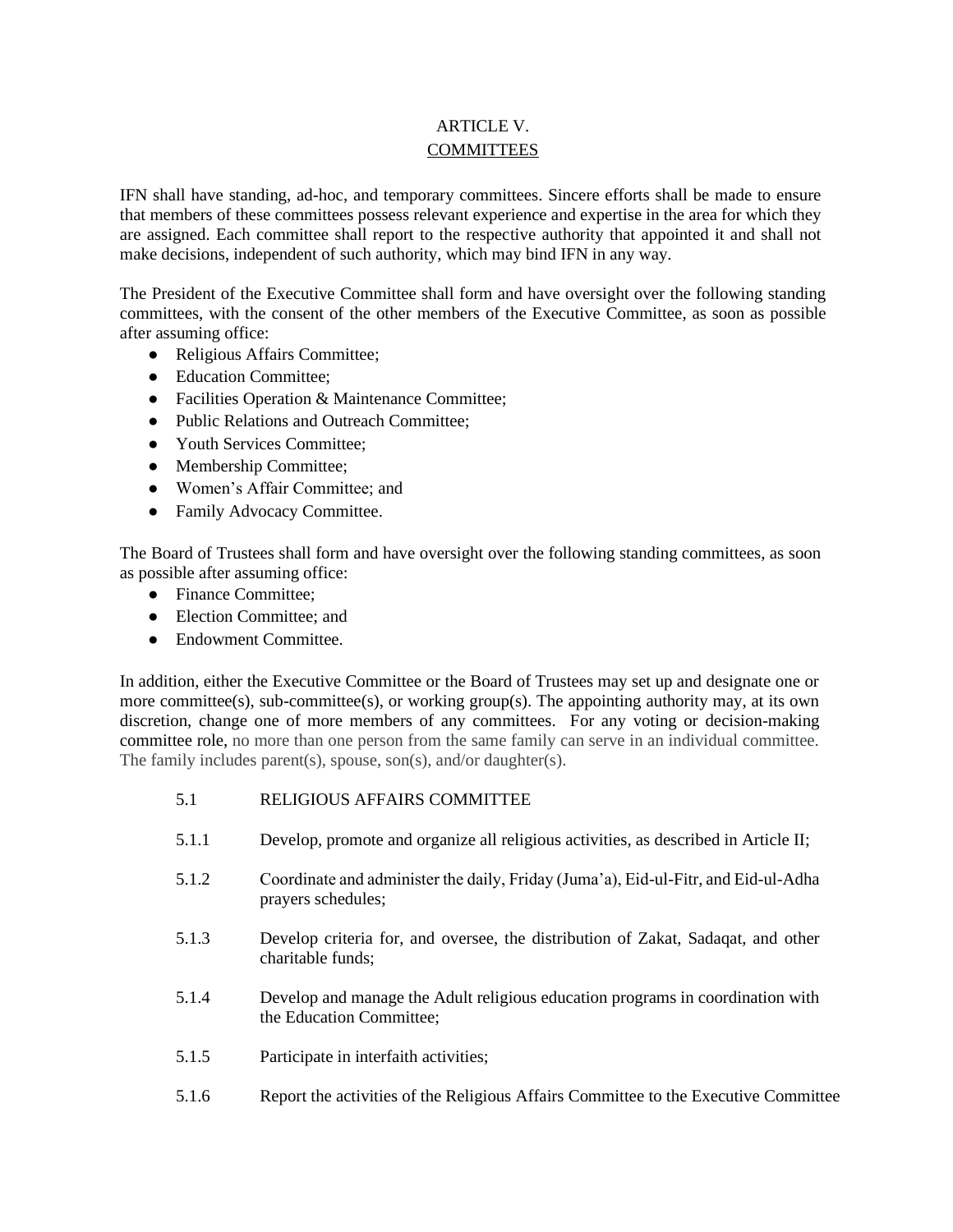at its regular meetings, or when asked by the President;

- 5.1.7 The committee shall comprise of the Imam plus four (4) Members which shall all be appointed by the collaborative agreement of the Imam and President with the Simple Majority approval of the Executive Committee;
- 5.1.8 The Director of Religious Affairs may solicit the help and participation of any member of the community as deemed appropriate;
- 5.1.9 The Religious Affairs Committee shall also serve in an advisory capacity to the Executive Committee; and
- 5.1.10 The committee members shall have the sole authority to select a chairperson for the committee.
- 5.2 EDUCATION COMMITTEE
- 5.2.1 Develop and implement Islamic educational programs for children including, but not limited to, curriculum for all educational programs;
- 5.2.2 Assist the Religious Affairs Committee in developing and administering Adult education programs;
- 5.2.3 Report the activities of the Education Committee to the Executive Committee at its regular meetings, or when asked by the President;
- 5.2.4 The Education Committee shall comprise of five (5) members: a Director of Education, to be appointed by the President, and four (4) additional members to be proposed by the Director of Education and approved by the Executive Committee. Two (2) of the four (4) members shall be from among the weekend-School teachers, and the other two members shall be from among the rest of the community;
- 5.2.5 The Director of Education may solicit the help and participation of any member of the community as deemed appropriate; and
- 5.2.6 The Education Committee shall also serve in an advisory capacity to the Executive Committee.
- 5.3 FACILITIES OPERATION & MAINTENANCE COMMITTEE
- 5.3.1 Develop maintenance schedules for IFN's facilities and real property and maintain accurate and contemporaneous maintenance records;
- 5.3.2 Prepare annual maintenance budget and present it to the President for use in the overall Operations Budget of the Executive Committee;
- 5.3.3 Assist the Executive Committee in the selection of contractors and the awarding of contracts;
- 5.3.4 Solicit proposals from at least three (3) vendors, if applicable, and manage and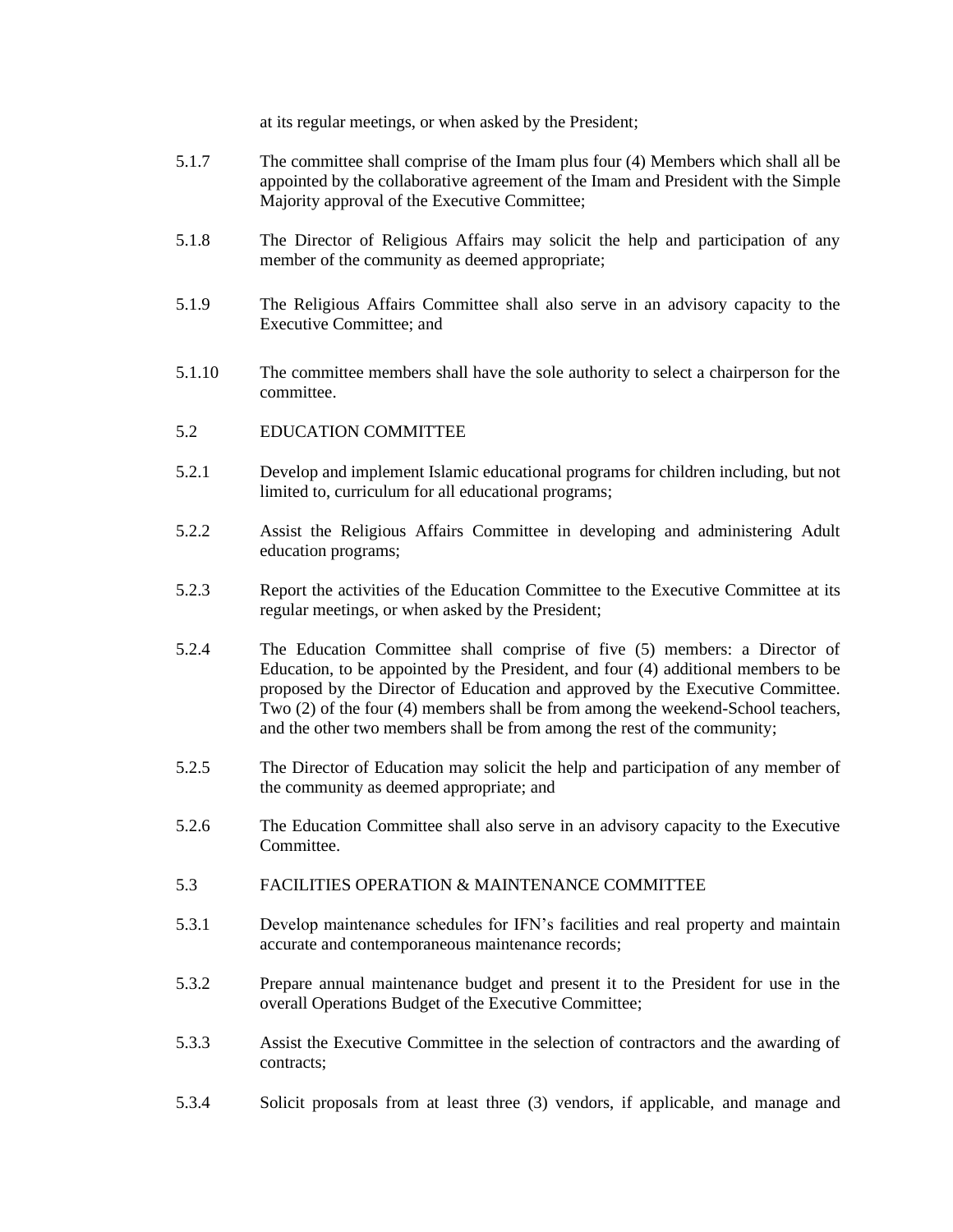administer relationships with outside vendors;

- 5.3.5 Assist the Board of Trustees in facilities and expansion planning;
- 5.3.6 Report the activities of the Facilities Operation and Maintenance Committee to the Executive Committee at its regular meetings, or when asked by the President;
- 5.3.7 The Facilities Operation and Maintenance Committee shall comprise of three (3) members: Director of Facilities and Maintenance to be appointed by the President and two (2) additional members;
- 5.3.8 The Director of Facilities Operation may solicit the help and participation of any member of the community as deemed appropriate; and
- 5.3.9 The Facilities Operation and Maintenance Committee shall serve in an advisory capacity to the Executive Committee.
- 5.4 PUBLIC RELATIONS AND OUTREACH COMMITTEE
- 5.4.1 Develop programs to proactively reach out to and build bridges with neighbors and the local community at large;
- 5.4.2 Develop a "Welcome Packet" of information for new Muslim visitors to IFN community;
- 5.4.3 Manage IFN's involvement with civic organizations, such as organizations promoting social justice within the local community, to ensure continuous and productive engagement;
- 5.4.4 Coordinate with the Religious Affairs and Education Committees to develop programs with schools, colleges and universities in the surrounding area to help educate the public about Islam and Muslims;
- 5.4.5 Work with the President to represent IFN in the local community and at various media outlets;
- 5.4.6 Distribute information through newsletters, the Internet, mailings and other forms of dissemination;
- 5.4.7 Develop and produce any special promotional material, flyers and special announcements;
- 5.4.8 The Public Relations and Outreach Committee shall comprise of three (3) members: Director of Public Relations and Outreach to be appointed by the President and two (2) additional Members;
- 5.4.9 Maintain the audio-visual records and archives of IFN under the guidance and leadership of the Secretary of the Executive Committee;
- 5.4.10 The Director of Public Relations and Outreach may solicit the help and participation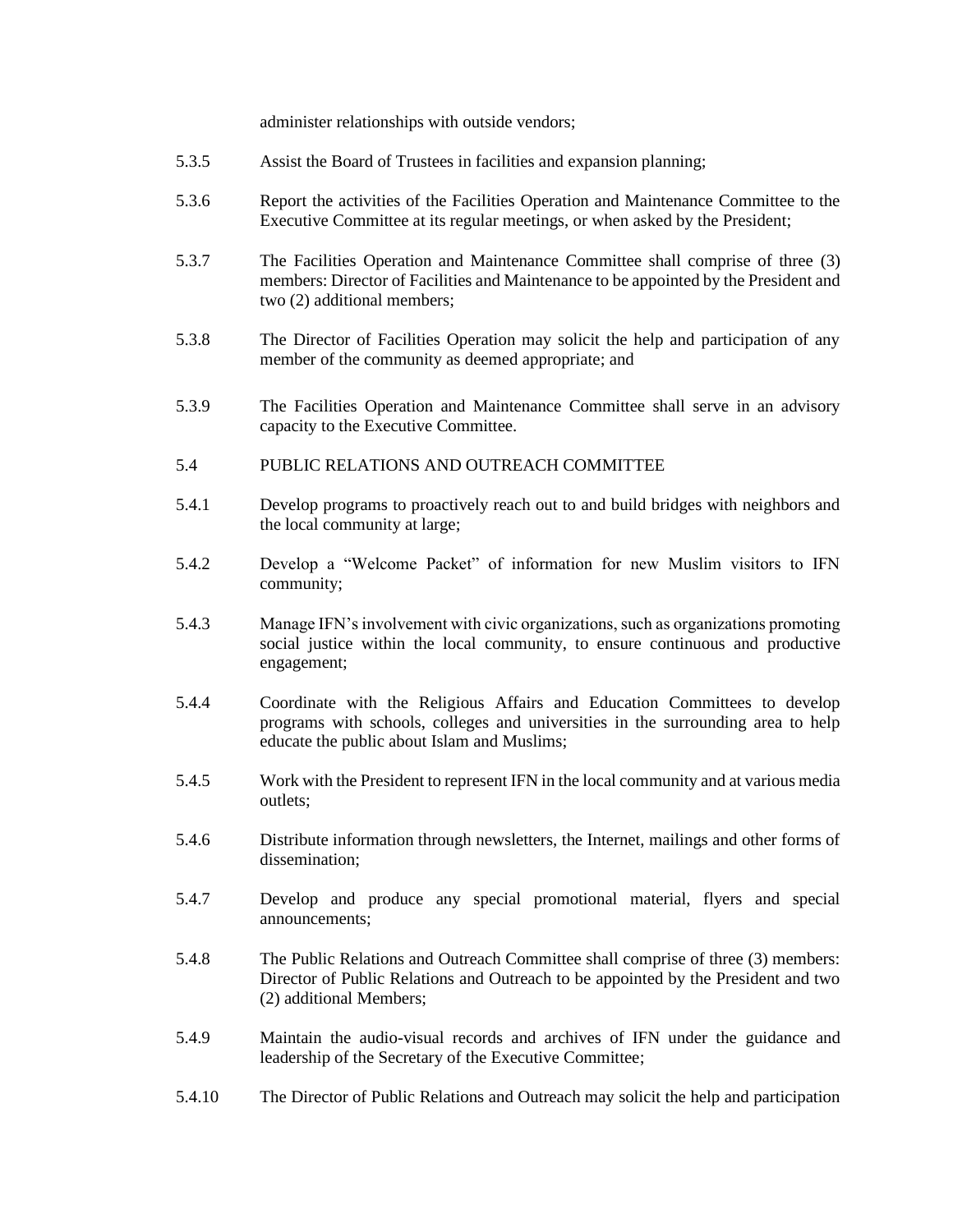of any member of the community as deemed appropriate; and

5.4.11 The Public Relations and Outreach Committee shall serve in an advisory capacity to the Executive Committee.

## 5.5 YOUTH SERVICES COMMITTEE

- 5.5.1 Plan all youth social, athletic, recreational, and volunteer activities;
- 5.5.2 Report the activities of the committee to the Executive Committee at its regular meetings, or when requested by the President;
- 5.5.3 The Youth Services Committee shall comprise of four (4) members: a Director of Youth Services, to be appointed by the President, and three additional members to be proposed by the Director and approved by the Executive Committee. Two (2) of the four (4) members shall be male members, and two (2) shall be female members. At least one (1) male and one (1) female member must be under twenty-five (25) years old; and
- 5.5.4 The Director of Youth Services may solicit the help and participation of any member of the community as deemed appropriate.

## 5.6 MEMBERSHIP COMMITTEE

- 5.6.1 Organize and arrange membership drives for IFN;
- 5.6.2 Work with the Secretary of the Executive Committee to develop, update and keep current the membership database for IFN;
- 5.6.3 The Membership Committee shall comprise of three (3) members: Director of Membership, to be appointed by the President, and two (2) additional members;
- 5.6.4 The Director of Membership may solicit the help and participation of any member of the community as deemed appropriate; and
- 5.6.5 The Membership Committee shall serve in an advisory capacity to the Executive Committee.
- 5.7 FINANCE COMMITTEE
- 5.7.1 Work with Executive Committee and the Board of Trustees to develop a proper and sound financial foundation for IFN;
- 5.7.2 Coordinate with the Religious Affairs Committee to administer the Zakat, Sadaqat and other charitable funds;
- 5.7.3 Participate and manage fundraising activities for IFN throughout the year in coordination with the Board of Trustees and Executive Committee;
- 5.7.4 The Finance Committee shall be responsible for selecting an independent auditor to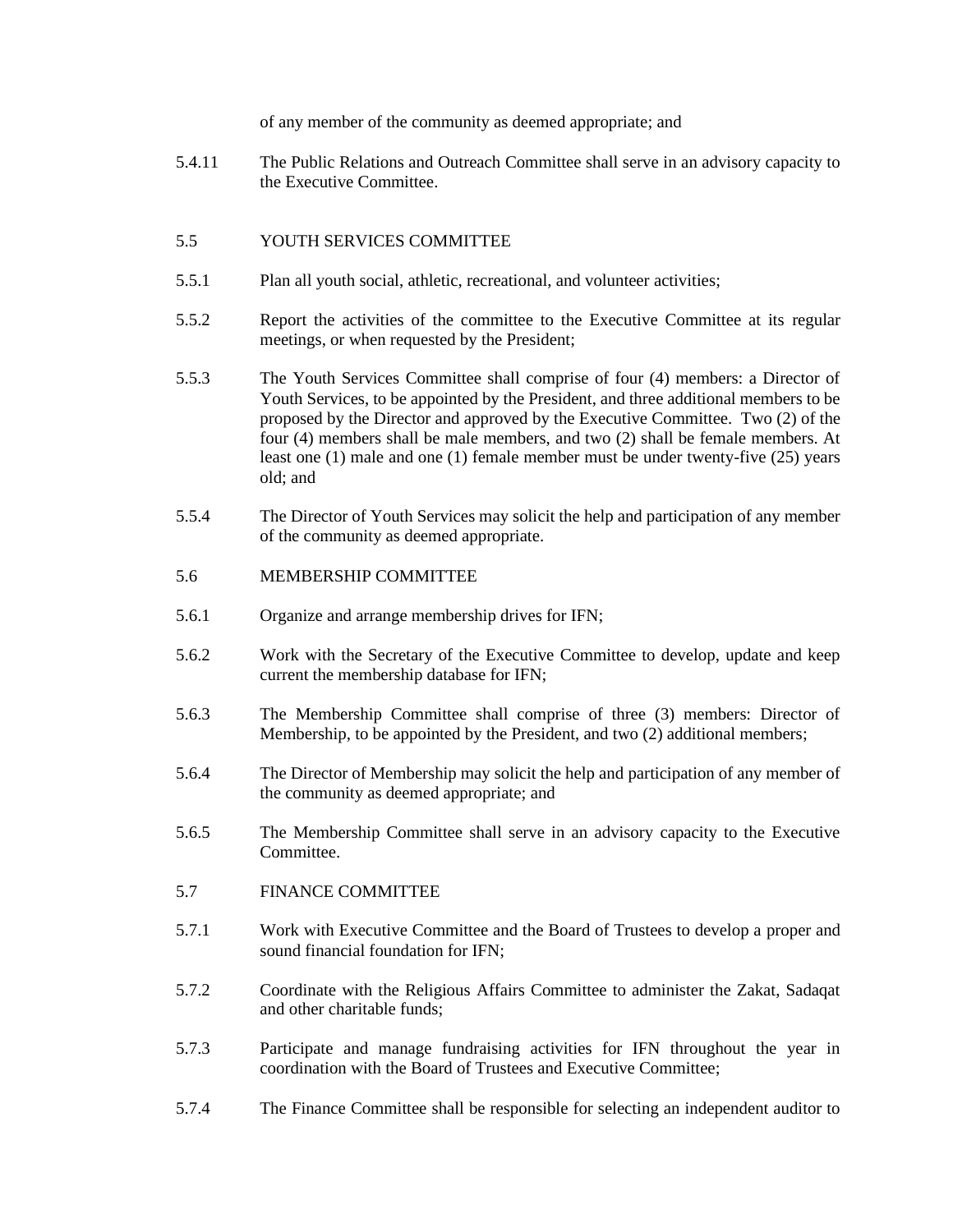conduct an audit of the financial records of IFN a minimum of once every two (2) years;

- 5.7.5 The Finance Committee shall comprise of three (3) members led by the Finance Director of the Board of Trustees and includes the Treasurer of the Executive Committee;
- 5.7.6 The Finance Committee may solicit the help and participation of any member of the community as deemed appropriate;
- 5.7.7 The Finance Committee shall serve in an advisory capacity to the Board of Trustees and the Executive Committee;
- 5.7.8 Due to the fiduciary responsibilities of the Board of Trustees, the finance committee will report to the Board of Trustees;

#### 5.8 ELECTION COMMITTEE

- 5.8.1 The Election Committee shall consist of three (3) Members consisting of a Chair and two (2) members to be appointed by the Board of Trustees. Each member on the Election Committee shall serve until the Election Committee is dissolved following the election period;
- 5.8.2 By accepting to serve on the Election Committee, the Election Committee members agree to forfeit their right to be nominated or elected to any open seat in that election cycle. Election Committee members shall retain their voting rights;
- 5.8.3 The Election Committee shall be formed no later than September 15 of the election year and shall dissolve ten (10) days after election results have been declared;
- 5.8.4 The Chairman of the Election Committee shall preside over the election portion of the General Body meeting and conduct the elections with the assistance of the other two (2) members of the Election Committee;
- 5.8.5 The results of the election shall be available for review by any member upon proper request to the Election Committee, up to ten (10) days following the election day, subsequent to which all records will be destroyed to protect confidentiality; and
- 5.8.6 The Election Committee shall present the results of each election to the members of the Board of Trustees not up for re-election.

## 5.9 ENDOWMENT COMMITTEE

- 5.9.1 The Endowment Committee shall be responsible for the planning, execution and management of an endowment program for IFN;
- 5.9.2 The Endowment Committee shall coordinate investment plans for the endowment fund through collaboration with the Religious Affairs Committee and shall only invest in Shari'aah compliant investment opportunities;
- 5.9.3 The Endowment Committee shall be responsible for the appointment and oversight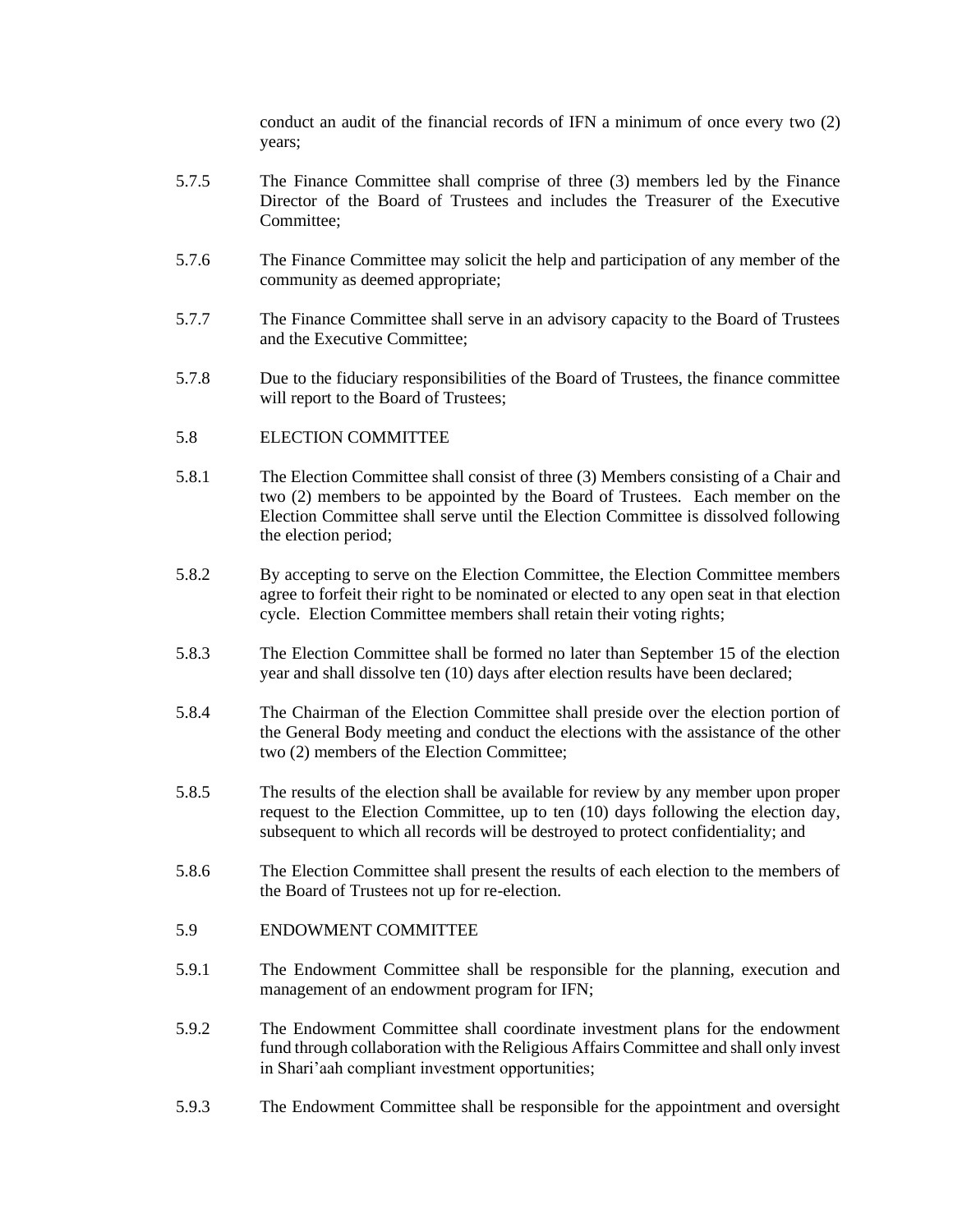of a professional investment manager who will manage the endowment in accordance with provision 5.9.2;

- 5.9.4 Due to the fiduciary responsibilities of the Board of Trustees, the Endowment Committee will report to the Board of Trustees;
- 5.9.5 Unless a resolution is passed at the beginning of the year by a Simple Majority vote of the Board of Trustees to allocate a different amount, the Board of Trustees shall allocate a minimum of ten percent (10%) of the annual gross income of IFN towards investment in the Endowment Fund. Annual gross income should at a minimum exclude zakat contributions.
- 5.9.6 The Endowment Committee shall comprise of three (3) members led by the Director of Finance of the Board of Trustees; and
- 5.9.7 The Endowment Committee may solicit the help and participation of any member of the community as deemed appropriate.
- 5.10 WOMEN'S AFFAIRS COMMITTEE
- 5.10.1 The Women's Affairs Committee shall be responsible for advocating for the female members at IFN; and
- 5.10.2 The Women's Affairs Committee shall comprise of three (3) members appointed by the Executive Committee with members of the committee being women.

#### 5.11 FAMILY ADVOCACY COMMITTEE

- 5.11.1 The family advocacy committee is responsible for advocating for mental health, domestic issues and other family related issues to help improve the quality of life of Members who are in need;
- 5.11.2 Develop a non-crisis hotline for the IFN community and its neighboring counties;
- 5.11.3 Provide assessment for potential safety risks of the Member or any family member in their home;
- 5.11.4 Provide support and guidance to the Member suitable to their needs and requests;
- 5.11.5 Educate the domestic violence and abuse to the Members about their rights and linked towards community resources in case safety is in jeopardy;
- 5.11.6 Screen mental health needs of Members and provide resources based on each Member's need;
- 5.11.7 The committee will comprise of three (3) Members: The Chair of this committee shall be appointed by the President (in consultation with the Executive Committee) and two (2) other Members.

#### 5.12 AD HOC COMMITTEES

- 5.12.1 The Board of Trustees may commission any ad hoc committee(s) for specific purposes;
- 5.12.2 Any such committee shall consist of a minimum of three (3) individuals;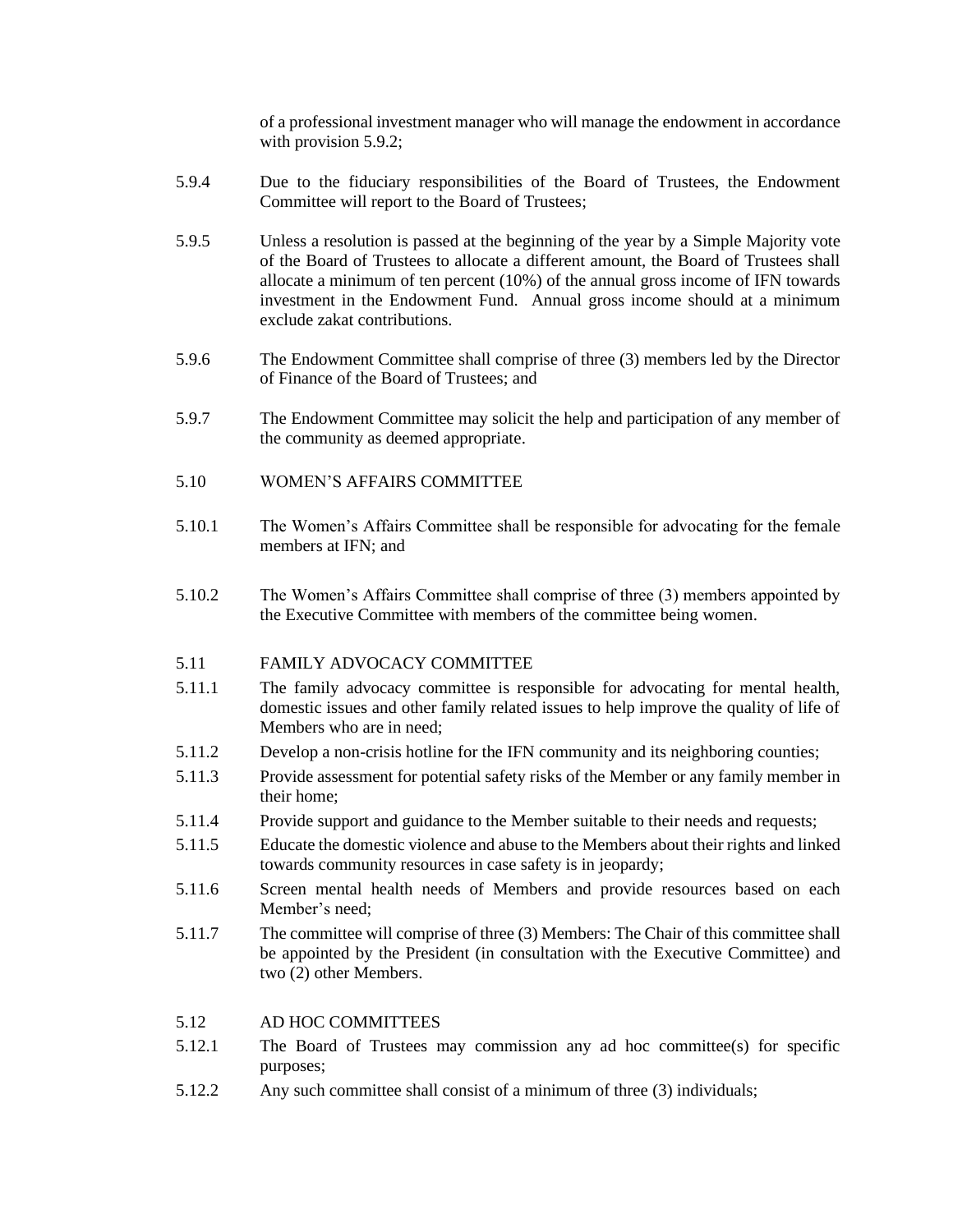- 5.12.3 Any such committee shall be provided with a written mandate clearly outlining the scope of tasks, objectives, and deliverables. The term of duration of the committee shall also be specified in the written mandate.
- 5.12.4 In cases involving potential un-Islamic activities, members of any ad-hoc committee assembled to address such issues must have adequate knowledge of Quran and Sunnah, and be well versed in Islamic teachings. At least one (1) of the members must be from the Religious Affairs Committee; and
- 5.12.5 All ad-hoc committees shall make their recommendation to the Board of Trustees. The Board of Trustees will then consider the recommendations and act on them accordingly.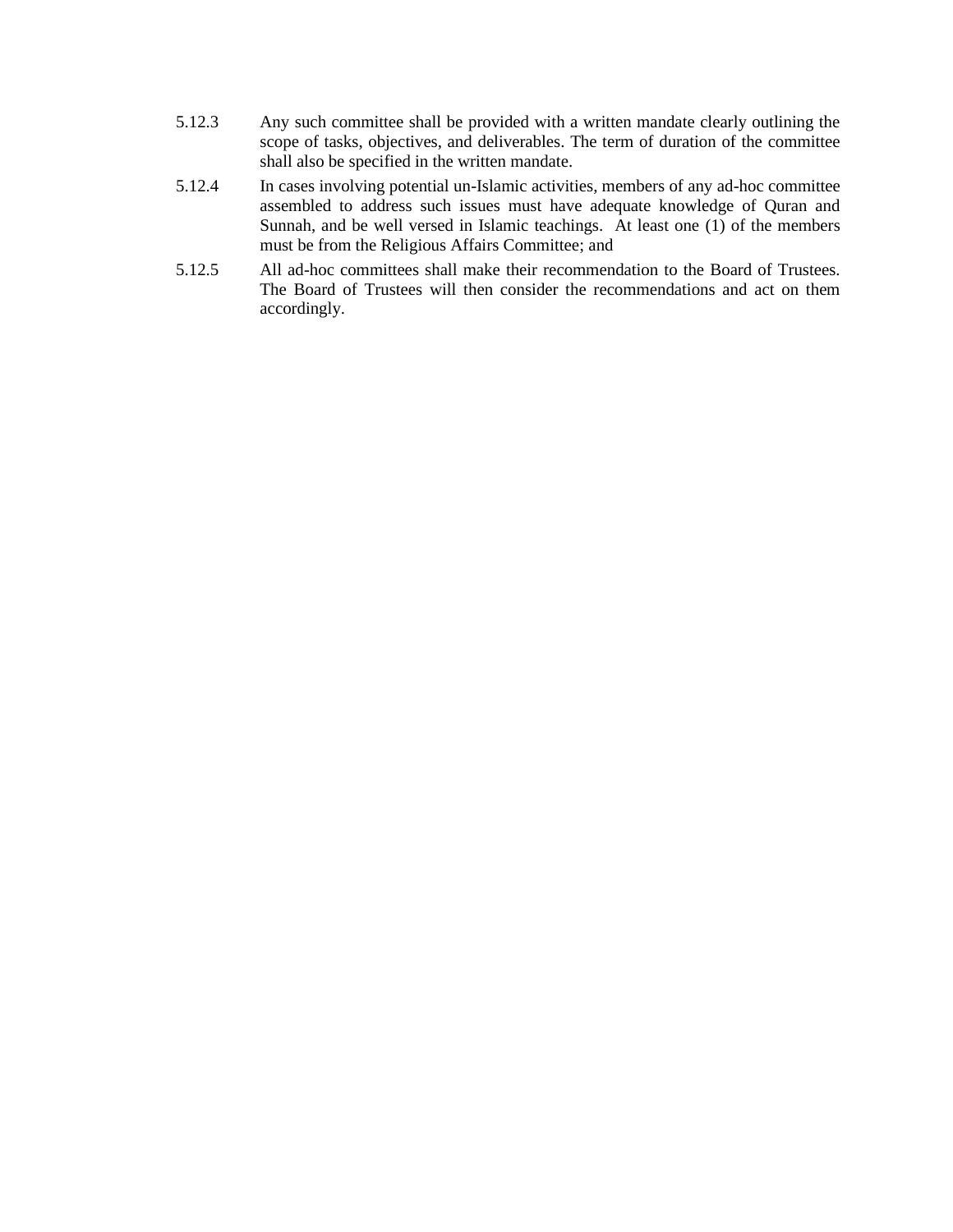## ARTICLE VI. **MEETINGS**

## 6.1 ANNUAL MEETING

- 6.1.1 The annual meeting of the Members of IFN shall be held in the fourth quarter of each calendar year. The Board of Trustees and the Executive Committee will make a good faith effort to select a date that will maximize attendance of the General Body at the annual meeting.
- 6.1.2 The Secretary of the Board of Trustees, with assistance from the Secretary of the Executive Committee, shall send out a notice to all Members, as defined in Section 3.2, detailing the date, time, and place of the meeting, at least fourteen (14) days in advance of the annual meeting.
- 6.1.3 The agenda of the Annual meeting shall include:
	- 6.1.3.1 Minutes from the previous Annual meeting;
	- 6.1.3.2 Annual report of the Chairman of the Board of Trustees;
	- 6.1.3.3 Annual report of the President of the Executive Committee;
	- 6.1.3.4 Treasurer report, including a balance sheet, general statement of income and expenses along with an auditor's report, if applicable;
	- 6.1.3.5 Elections to fill vacancies on the Executive Committee or the Board of Trustees, when required; and
	- 6.1.3.6 Questions or issues raised from the floor.
- 6.2 SPECIAL MEETINGS
- 6.2.1 A special meeting of the General Body may be called at any time upon the written request of one-tenth (1/10) of the total number of Members as defined in Section 3.2
- 6.2.2 The Secretary of the Board of Trustees shall announce the special meeting no less than fourteen (14) days in advance of the proposed date.
- 6.3 QUORUM
- 6.3.1 Quorum at any regular or special General Body meeting shall be determined by the Physical Presence as defined in Section [6.3.4,](#page-21-0) of one third (1/3) of the total number of Members as defined in Section 3.2, as well as at least three (3) members of the Board of Trustees, and two (2) members of the Executive Committee.
- 6.3.2 In the event a quorum is not met, the Secretary of the Board of Trustees shall determine the date and time of a subsequent meeting not to exceed thirty (30)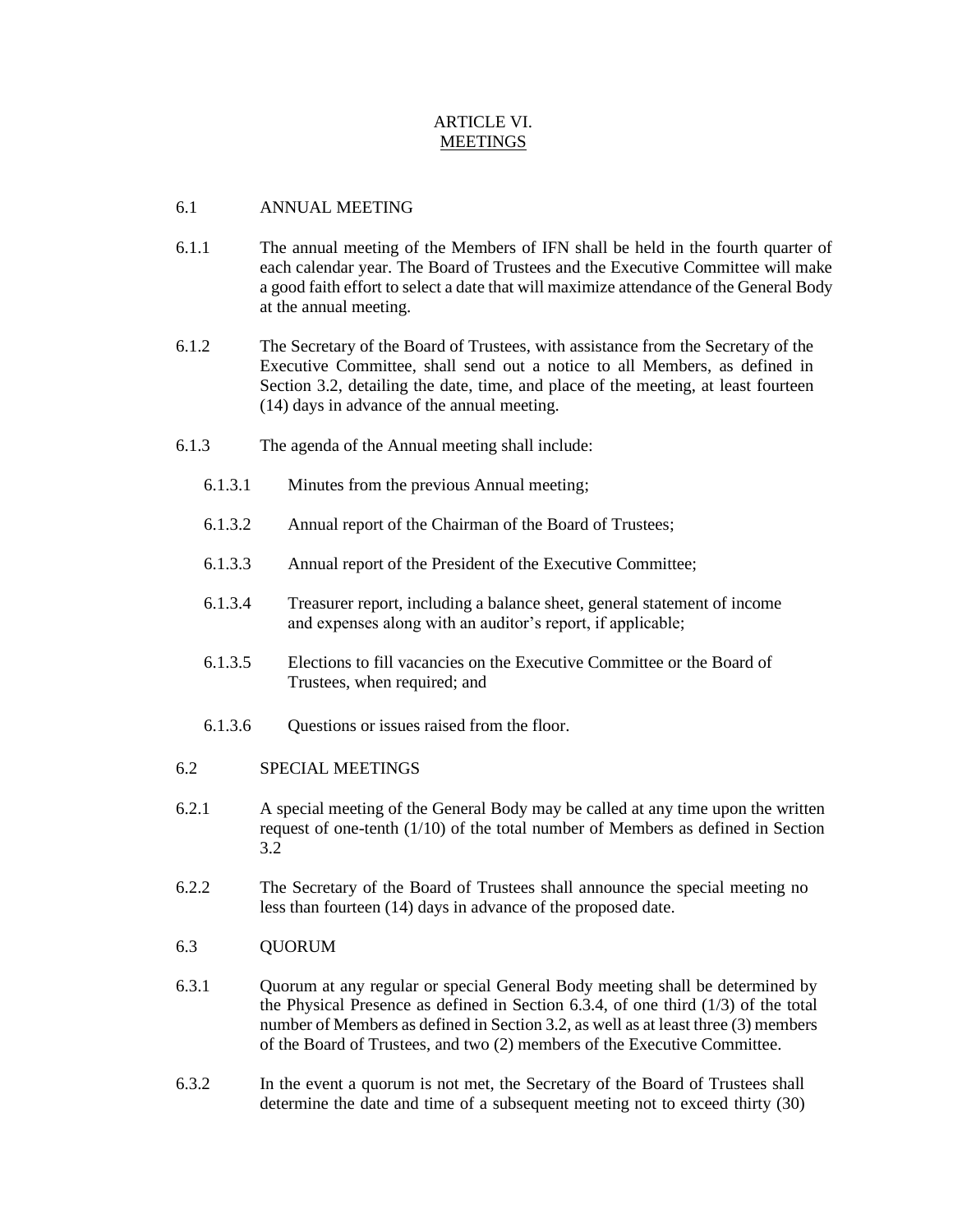days thenceforth and notify all Members of the same.

- 6.3.3 At the rescheduled meeting, quorum shall be met by the Physical Presence of one sixth (1/6) of the total number of Members as defined in Section 3.2, as well as three (3) members of the Board of Trustees, and two (2) members of the Executive Committee. All decisions resulting from such meeting are official and binding on IFN.
- <span id="page-21-0"></span>6.3.4 "Physical Presence" for quorum purposes will also include individuals who are in virtual attendance via electronic media with registration for the event to be done prior to joining any meeting.

## 6.4 ABSENTEE BALLOTS

- 6.4.1 Members eligible to vote, as defined in Section 3.3, may vote by proxy, or absentee ballot or via electronic vote under Section 7.1 which includes the name of the voter. Proxy can only be presented by immediate family for family members - immediate family will include spouse, children, and parents
- 6.4.2 Where applicable, a write up of issues to be voted on, shall be provided by the Secretary of the Board of Trustees.
- 6.4.3 Absentee ballots shall be provided by the Chairman of the Election Committee.
- 6.4.4 Each absentee ballot must bear the name, address and signature of the Member.
- 6.4.5 Each absentee ballot must be delivered in person or mailed postdated no later than one (1) week before the scheduled meeting, to the attention of the Secretary of the Board or, in the case of elections, to the Chairman of the Election Committee.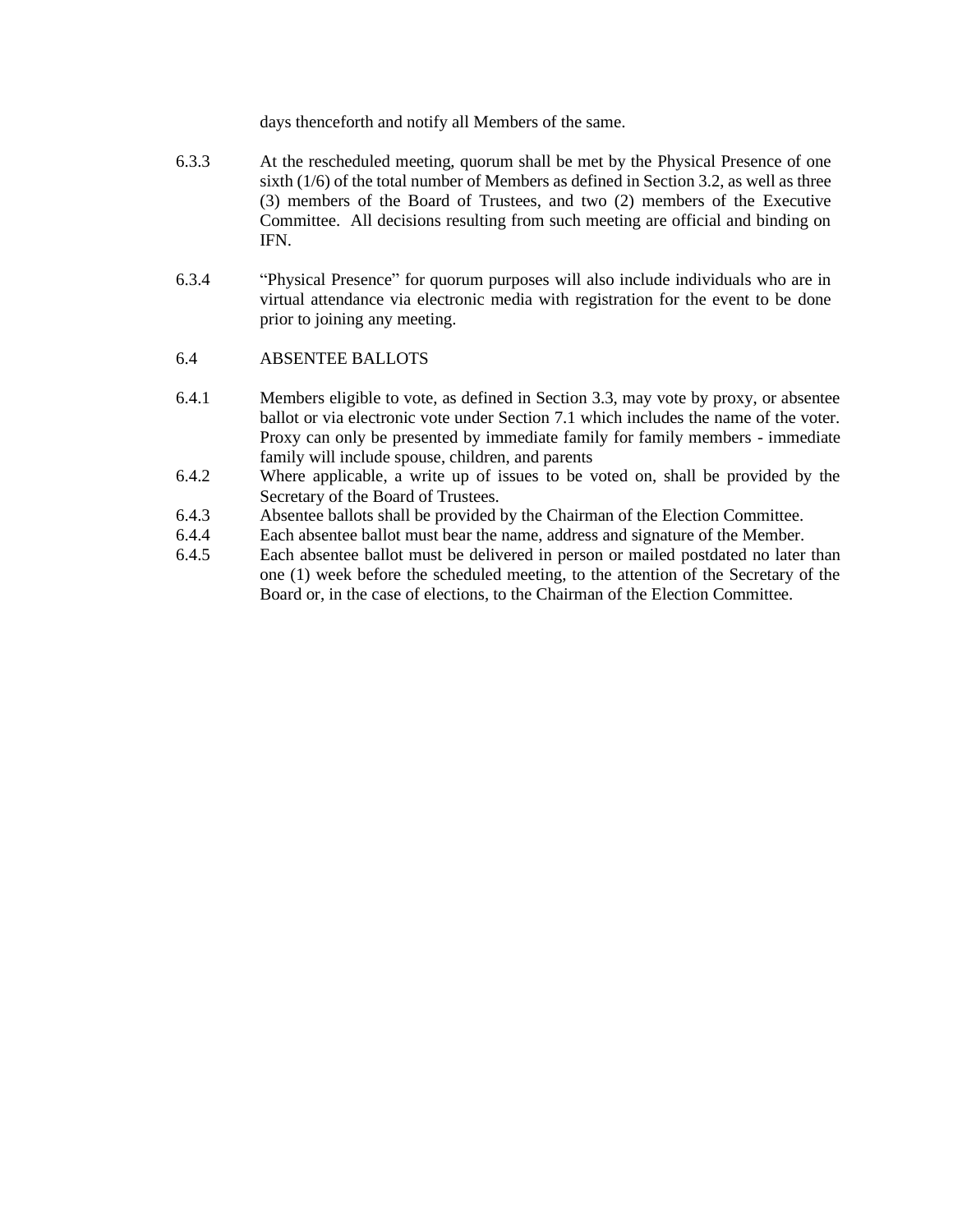## ARTICLE VII. **ELECTIONS**

- 7.1 ELECTION CYCLE. Standing elections must be declared between November 1 and December 15 of each year.
- 7.2 NOTICE OF VACANCIES. The notice of the Annual meeting, and General or Special elections, shall contain the following information:
	- 7.2.1 Number and nature of vacancies on the Executive Committee.
	- 7.2.2 Number and nature of vacancies on the Board of Trustees.
	- 7.2.3 Names and contact information of the Election Committee members.
	- 7.2.4 The deadline by which nominations have to be submitted to the Election Committee.
	- 7.2.5 The Election Committee shall stop accepting nominations fourteen (14) days prior to the date of the upcoming election in order to prepare ballots and organize the elections.
	- 7.2.6 All positions whose term is ending in the year of the election, or any resignations for the same year, given year shall be are eligible for elections.
- 7.3 NOMINATIONS. Vacancies on the Executive Committee or Board of Trustees shall be filled from the general Membership by the following process:
- 7.3.1 Only Members shall be eligible to make nominations for the Executive Committee and Board of Trustees. A minimum of ten (10) Members must nominate a candidate for the person to be on the ballot.
- 7.3.2 All nomination forms must be signed by the nominating member or by using electronic means of nomination which is to include the name of the nominating member
- 7.3.3 Only nominations submitted to the Election Committee by the deadline shall be considered for inclusion on the ballot.
- 7.3.4 The Election Committee shall verify and validate membership of nominators and eligibility and personal acceptance of nominees. The nominees must agree to a background check prior to being on the ballot. Also, in keeping with the definition of a Muslim, all members running for elections are expected that their business and personal dealings are in line with the teachings of Islam.
- 7.3.5 All elected officials will follow the code of conduct as defined by IFN policies

#### 7.4 VOTING METHODS

- 7.4.1 In addition to voting on paper ballots or in person, any amendments to bylaws, voting for elections, or the like may be voted on using electronic voting methods, such as email or surveys.
- 7.4.2 Physical Presence for voting purposes shall be defined as having actual, physical presence at IFN on the day of the election, an absentee ballot or proxy under Section 6.4, or via electronic vote under Section 7.1 which includes the name of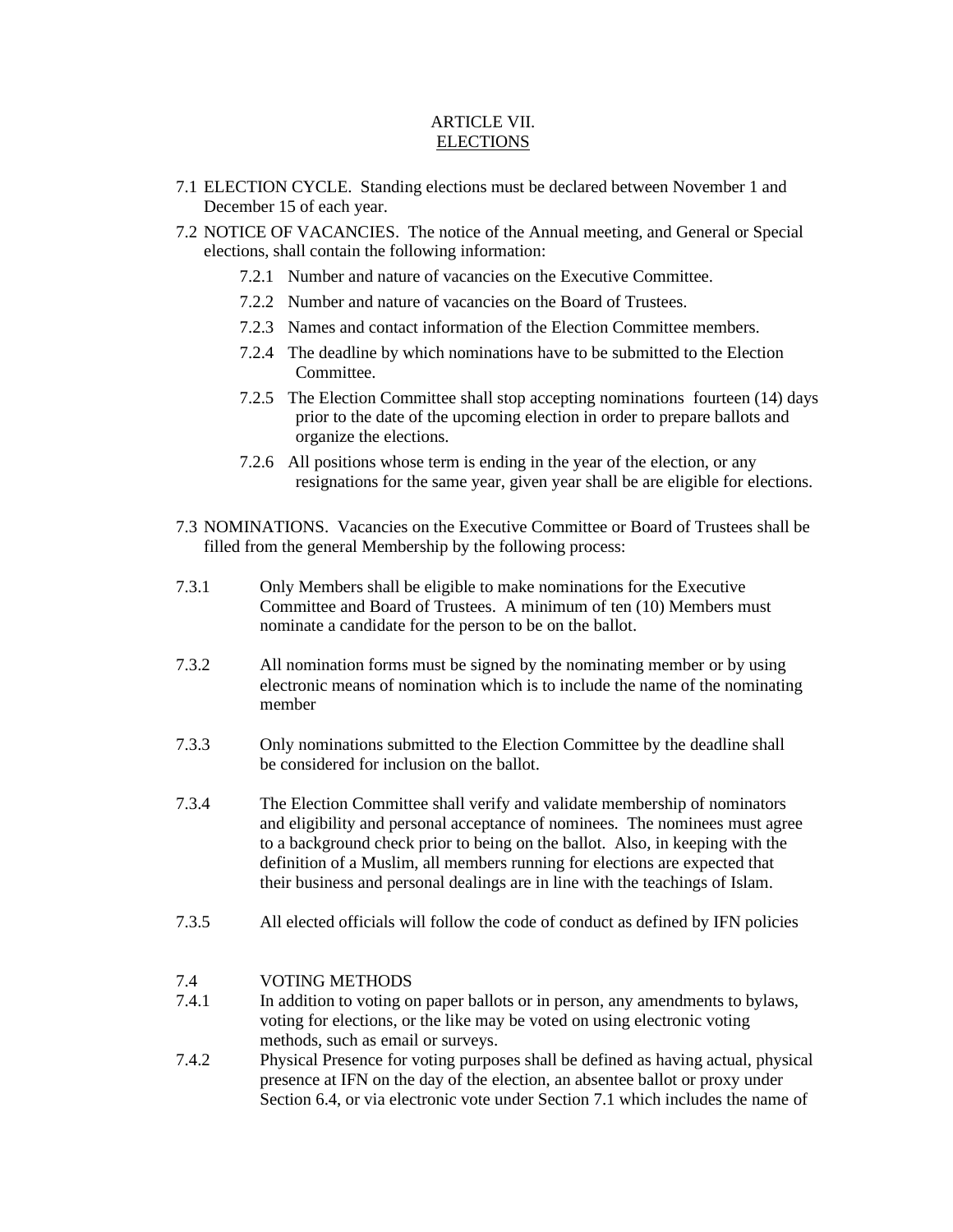the voter.

7.4.3 All election records shall be saved for a period of at least ten (10) days. after the election results are declared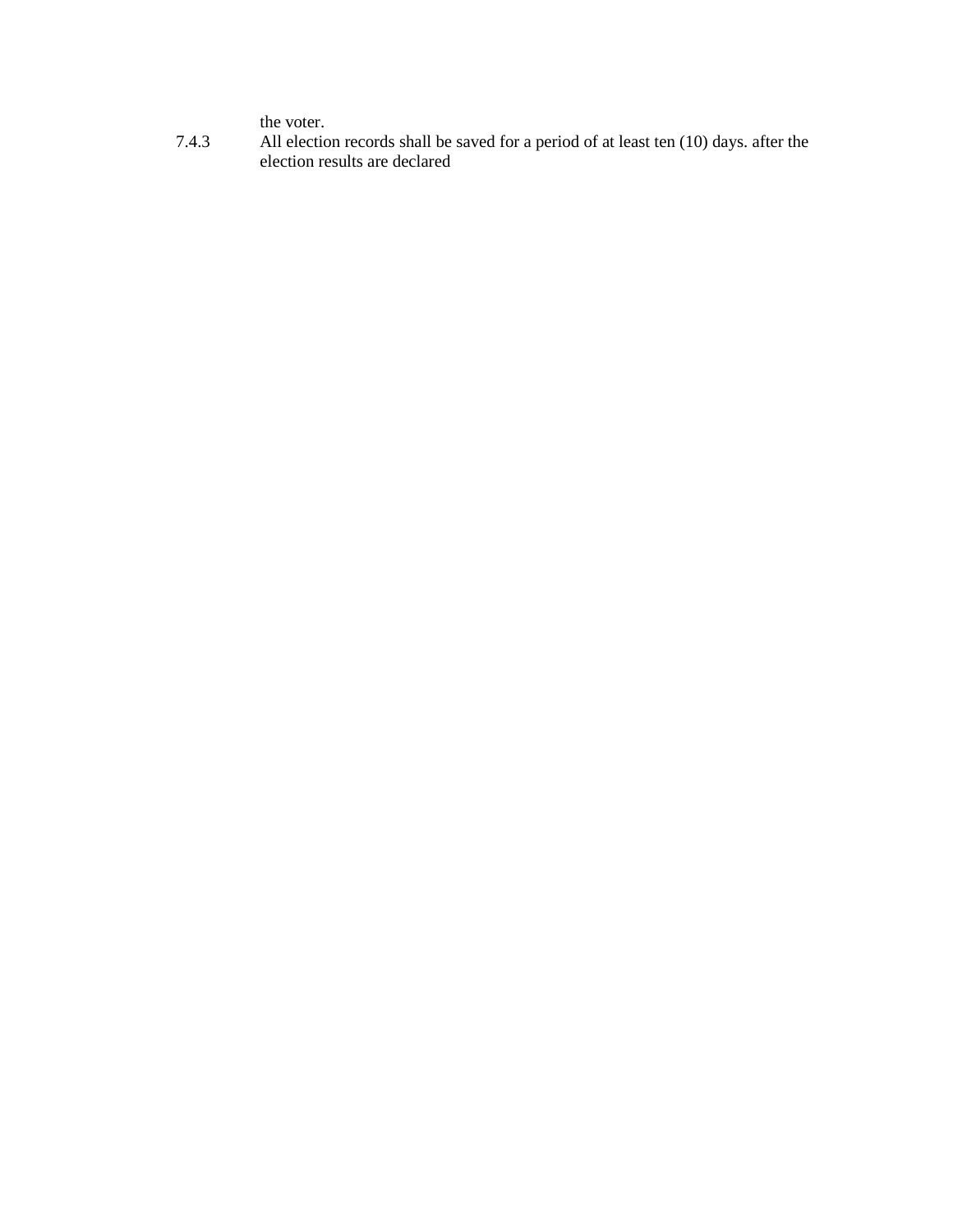## ARTICLE VIII. IMAM

- 8.1 The Imam shall work closely with the Executive Committee and the Board of Trustees.
- 8.2 The Imam shall be a permanent member of the Religious Affairs Committee.
- 8.3 The Imam shall report directly to the Executive Committee President. The annual goals and objectives for the Imam will be established by the Executive Committee President with input and approval of the Board of Trustees. The Executive Committee President will be responsible for the annual progress and achievement of the goals and objectives, and will report the same to the Board of Trustees.
- 8.4 The Board of Trustees shall have the sole authority to:
	- 8.4.1 Hire or terminate the Imam's employment with IFN with input of the President; and
	- 8.4.2 Determine compensation and raises with input of the President.
- 8.5 An individual subjected to dismissal and/or expulsion for shall not be rehired as an employee and will not be allowed to serve in any committee and debarred from contesting for an elected position forever.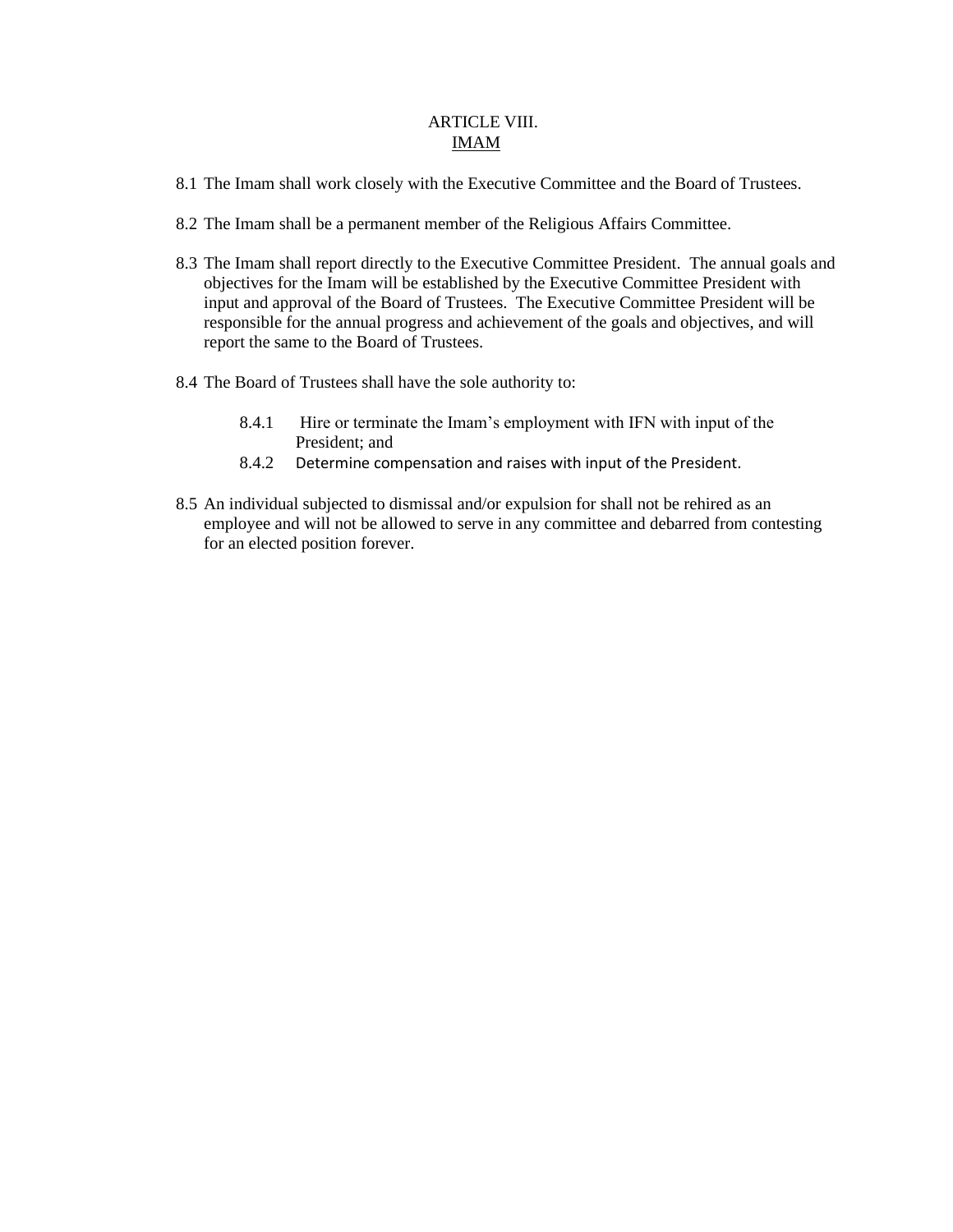#### ARTICLE IX. CONTRACTS, CHECKS, DEPOSITS AND FUNDS

- 9.1 CONTRACTS. The Board of Trustees may authorize any member(s), agent(s) of IFN, in addition to persons(s) authorized by these bylaws, in coordination with the Facilities Operation & Maintenance Committee, to enter into any contract or execute and deliver any instrument in the name of and on behalf of IFN and such authority may be general or confined to specific instances.
- 9.2 CHECKS AND DRAFTS. Subject to the restrictions found in 4.3.4.3, all checks or other orders of payments of money, notes or other evidences of indebtedness issued in the name of IFN shall be signed by either the Treasurer, President or Secretary of the Executive Committee. If the above officers are not available, the Chair, the Secretary or the Director of Finance of the Board of Trustees may sign until the officers of the Executive Committee are available.
- 9.3 DEPOSITS. All funds of IFN shall be deposited to the credit of IFN in such banks, trust companies or other depositories as the Board of Trustees may select.
- 9.4 GIFTS. The Board of Trustees and Executive Committee may accept on behalf of IFN any contributions, gifts, bequest or device for general purposes or any special purpose. Such gifts shall be the property of IFN and be tendered immediately to IFN to be kept at the principal office.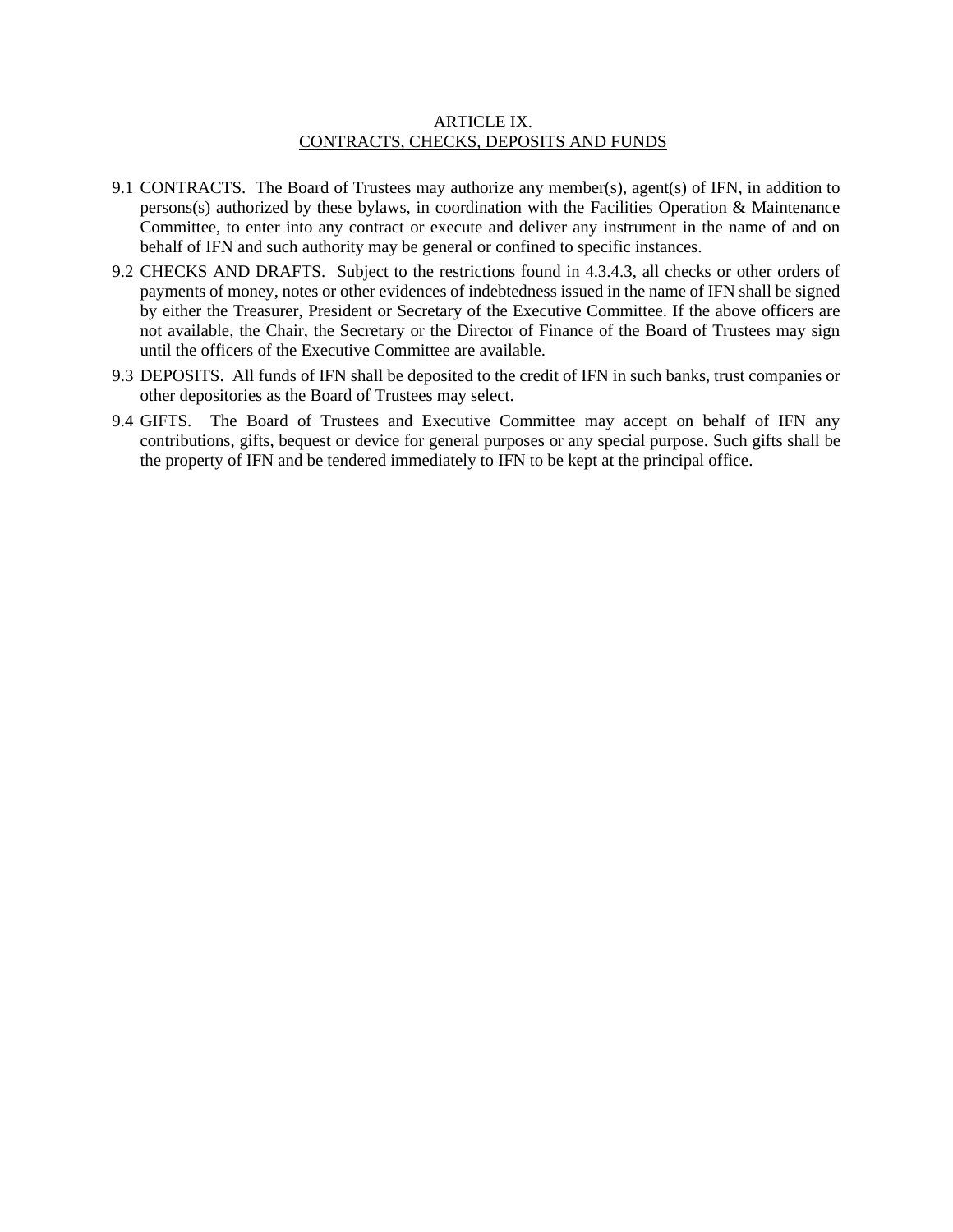## ARTICLE X. RECORDS

- 10.1 EXECUTIVE COMMITTEE RECORDS. The Executive Committee shall maintain and permanently retain the following records:
	- 10.1.1 Complete, correct books and records of all financial accounts;
	- 10.1.2 An accurate and current list containing all relevant contact information of Members; and
	- 10.1.3 All audio and video records of events relating to IFN, where it is reasonably viable to do so.
- 10.2 BOARD OF TRUSTEE RECORDS. The Board of Trustees shall maintain and permanently retain the following records:
	- 10.2.1 Annual approved budgets and annual financial statements
	- 10.2.2 Board meeting minutes
	- 10.2.3 Board policies and resolutions
	- 10.2.4 Bylaws
	- 10.2.5 All external audit statements
- 10.3 AUDIT. As part of the external audit the Board of Trustees is responsible to have an external third-party audit the financial records and the record retention compliance of the Executive Committee and the Board of Trustees. Said report shall be published once every two (2) years.
- 10.4 LOCATION OF RECORDS. IFN shall keep at the office of IFN correct and complete books and records of the activities and transactions of IFN, including the minute book, which shall contain a copy of the Articles of Incorporation, a copy of these bylaws, all resolutions of the Board of Trustees, and all minutes of meetings of the Members and meetings of the Board of Trustees and committees thereof.
- 10.5 INSPECTION RIGHTS. All books and records may be reviewed and inspected on the IFN premises or location determined by the Board of Trustees, during IFN business hours, by any Member, or its agent or attorney, after providing a fourteen (14) day written notice. The Member must identify a proper purpose for the demand and the requested books and records must be "necessary" for that purpose. In addition, a Member may not inspect records as a means to harass or embarrass IFN, the Board of Trustees, Executive Committee, or any IFN Member or recipient of aid. Such inspection shall be at the sole cost and expense of the Member.
- 10.6 RETURN OF RECORDS. All records, designs, plans, financial statements, memoranda, lists and other property delivered to or compiled by any elected official, employee or volunteer of IFN by or on behalf of IFN or its Representatives, shall be and remain the property of IFN and be subject at all times to its discretion and control. Likewise, all correspondence, reports, records, advertising materials and other similar data pertaining to IFN, its activities or future plans of IFN which is collected by any elected official, employee or volunteer of IFN shall be delivered promptly to IFN without request upon leaving their position, office or employment at IFN. All IFN property including data will not be shared or used for personal gain during their tenure and after leaving their position.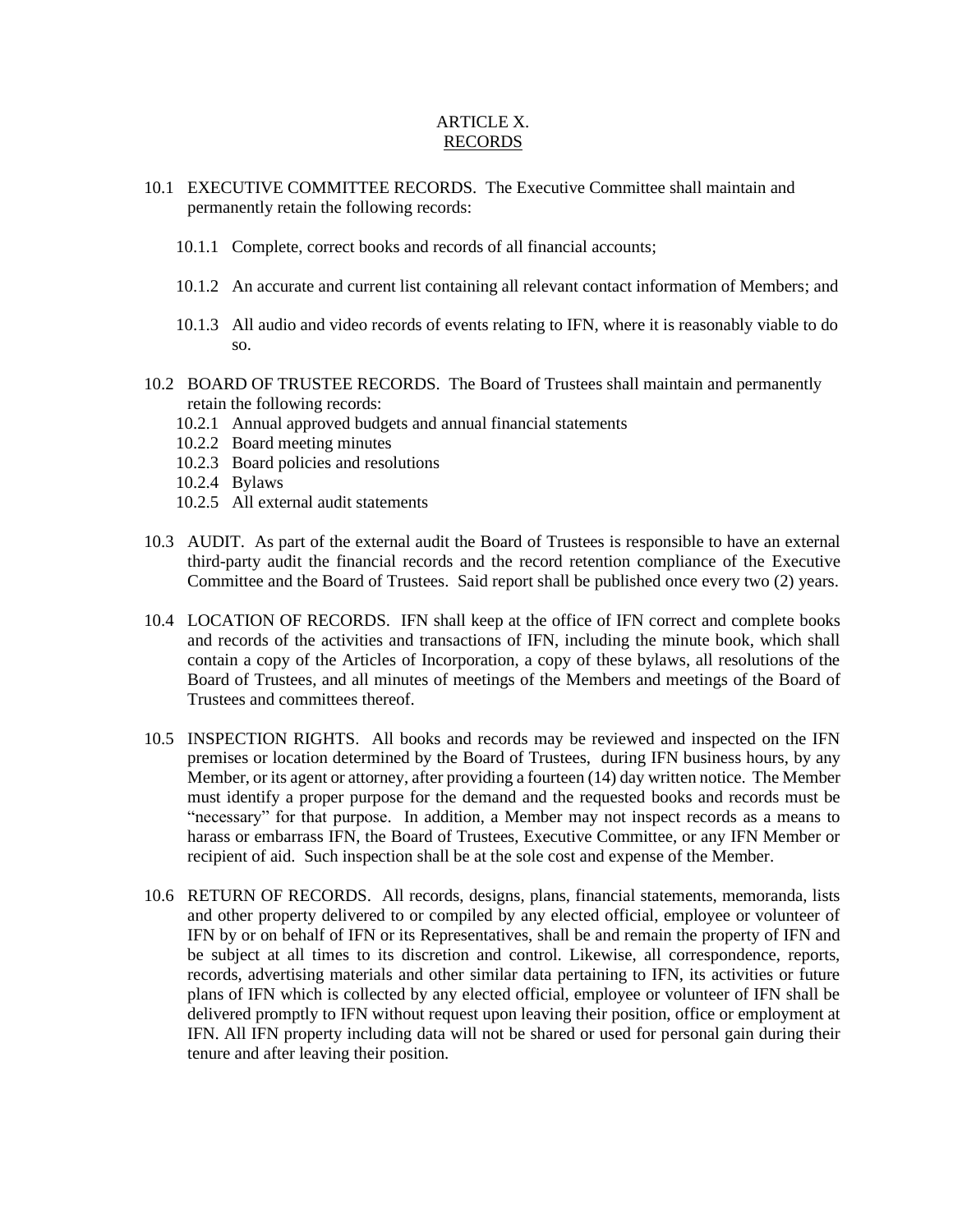#### ARTICLE XI. INDEMNIFICATION AND INSURANCE

11.1 INDEMNIFICATION. IFN may, to the fullest extent now or hereafter permitted by law, indemnify any person made, or threatened to be made, a party to any action or proceeding by reason of the fact that he or she, his or her testator or intestate, was a director or officer of IFN, against judgments, fines, amounts paid in settlement, and reasonable expenses, including attorneys' fees. No indemnification may be made to or on behalf of any such person if (a) his or her acts were committed in bad faith or were the result of his or her active and deliberate dishonesty and were material to such action or proceeding or (b) he or she personally gained in fact a financial profit or other advantage to which he or she was not legally entitled.

11.2 INSURANCE. IFN shall have the power to purchase and maintain insurance to indemnify IFN for any obligation which it incurs as a result of its indemnification of directors and officers pursuant to Section 11.1 above, or to indemnify such persons in instances in which they may be indemnified pursuant to Section 11.1 above.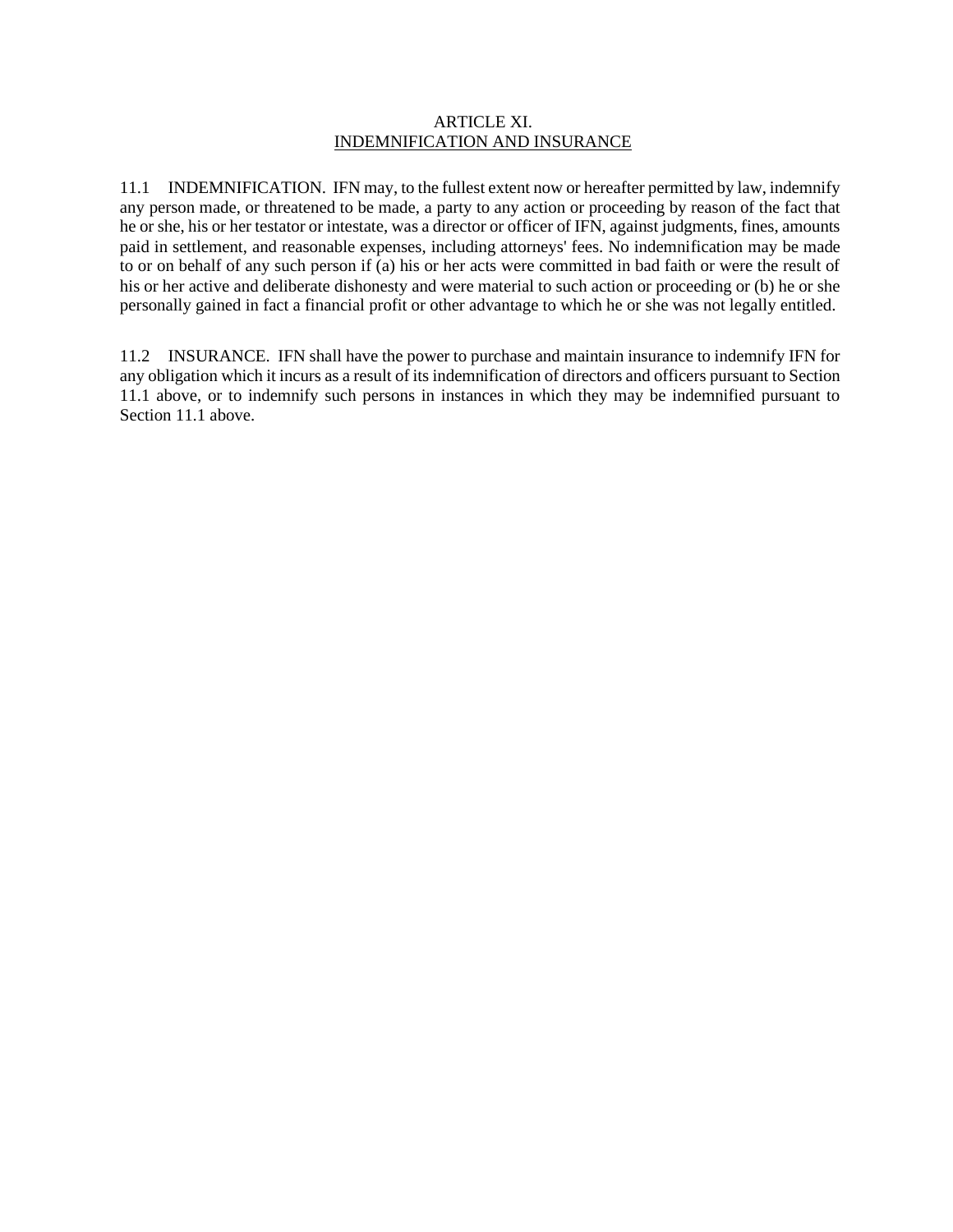# ARTICLE XII. **AMENDMENTS**

- 12.1 For any proposed amendment(s) to these bylaws to be considered for vote and adoption, such consideration shall be either: (a) approved by a three-fourths (3/4) affirmative vote of the Board of Trustees, or (b) submitted in writing to the Board of Trustees with the signatures of at least one-sixth (1/6) of all Members.
- 12.2 Subject to the provisions of Section 12.1, a minimum of twenty (20) days, but no more than sixty (60) days' prior notice shall be given to all Members stating the specific amendment(s) and the date and time of the Annual/Special Meeting to discuss and vote on any such amendment(s).
- 12.3 A three-fourths (3/4) affirmative vote, in an Annual/Special General Body meeting having proper quorum, shall be required for any proposed amendment(s) to be adopted.

## ARTICLE XIII. DISSOLUTION

- 13.1 PROCEDURE. IFN may liquidate or dissolve any or all assets by a three-fourths (3/4) affirmative vote at a session of the General Body, where such a proposal has been written into the agenda, or by a written consent signed by three fourths (3/4) of the Members.
- 13.2 Upon dissolution of IFN, all assets shall be used to pay any liabilities IFN may have. Any and all remaining assets shall be transferred to a tax-exempt Muslim organization, having similar goals and objectives as IFN, within the meaning of section  $501(c)(3)$  of the Internal Revenue Code, or the corresponding section of any future federal tax code, or shall be distributed to the federal government, or to a state or local government, for a public purpose. Unless otherwise determined at a meeting or by written notice as provided for in Section 13.1, the transference of such assets will be carried out by a three fourths (3/4) vote of the General Body designating the transferee(s). Any such assets not so disposed of shall be disposed of by a Court of competent jurisdiction of the county in which the principal office of the corporation is then located, exclusively for such purposes or to such organization or organizations, as said Court shall determine, which are organized and operated exclusively for such purposes.

## ARTICLE XIV. GENERAL PROVISIONS

- 14.1 FISCAL YEAR. The fiscal year of IFN shall be the calendar year (i.e., January 1 through December 31), unless otherwise amended.
- 14.2 SIMPLE MAJORITY. A decision made by more than fifty percent (50%) of the votes represented and entitled to be cast.
- 14.3 SUPERMAJORITY. A decision made by more than sixty-seven percent (67%) of the votes represented and entitled to be cast.
- 14.4 REFERENCES TO THE ARTICLES OF INCORPORATION. References in these bylaws to the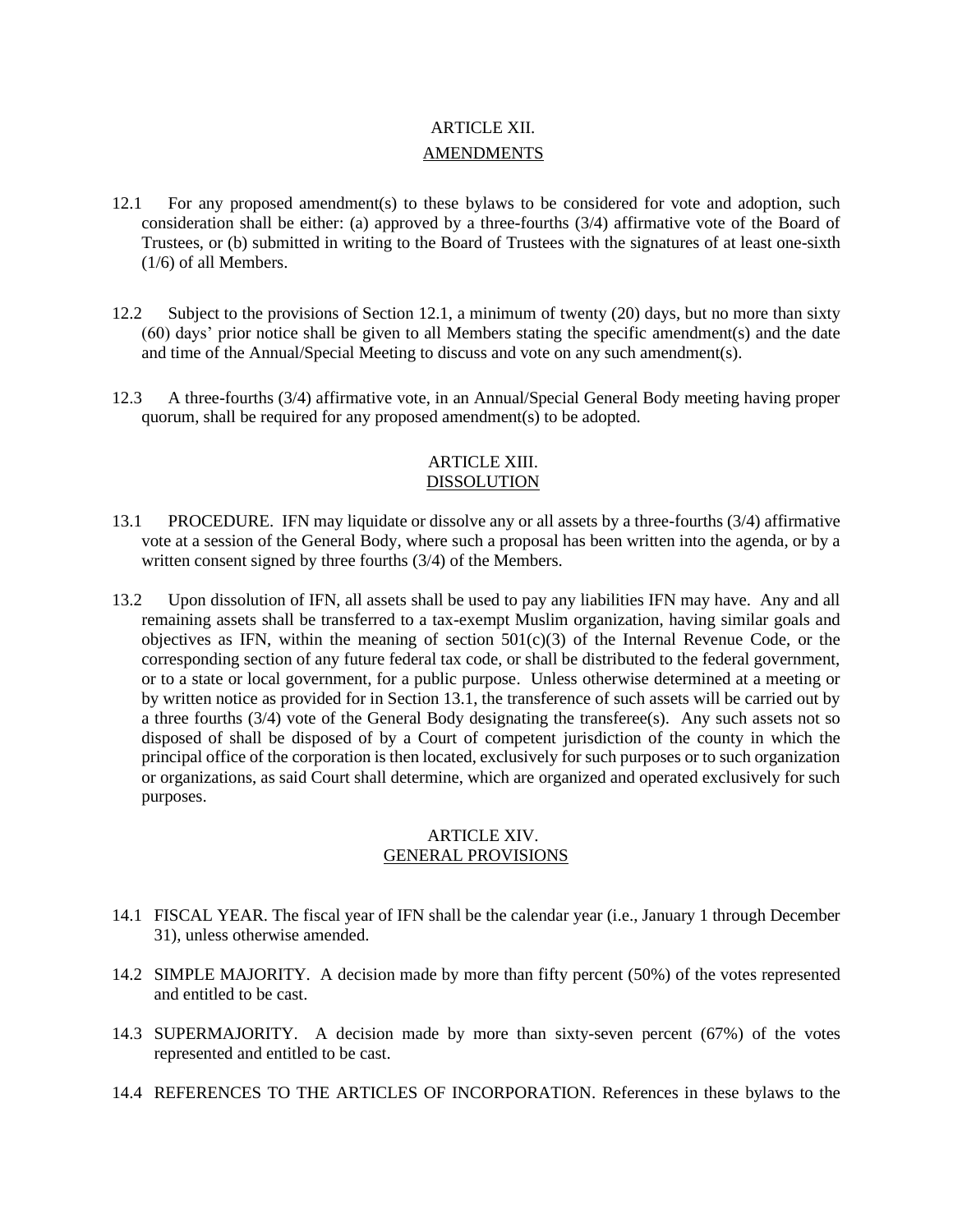Articles of Incorporation shall include all amendments thereto or changes thereof unless specifically excepted by these bylaws. In the event of a conflict between the Articles of Incorporation and these bylaws, the Articles of Incorporation shall govern.

- 14.5 DISTRIBUTION OF EARNINGS. No part of the net earnings of IFN shall inure to the benefit of, or be distributable to its members, trustees, officers, or other private persons, except that IFN shall be authorized and empowered to pay reasonable compensation for services rendered and to make payments and distributions in furtherance of the purposes set forth in the Articles of Incorporation. No substantial part of the activities of IFN shall be the carrying on of propaganda, or otherwise attempting to influence legislation, and IFN shall not participate in, or intervene in (including the publishing or distribution of statements) any political campaign on behalf of or in opposition to any candidate for public office. Notwithstanding any other provision of the Articles of Incorporation or these bylaws, IFN shall not carry on any other activities not permitted to be carried on (a) by a corporation exempt from federal income tax under section  $501(c)(3)$  of the Internal Revenue Code, or the corresponding section of any future federal tax code, or (b) by a corporation, contributions to which are deductible under section  $170(c)(2)$  of the Internal Revenue Code, or the corresponding section of any future federal tax code.
- 14.6 NON-DISPARAGEMENT. Any elected official, employee or volunteer of IFN directly or through any other person make any public or private statements (whether orally, in writing, via electronic transmission, or otherwise) that disparage, denigrate or malign IFN or any of its respective officers, employees, directors, agents, attorneys, or members(collectively its "Representatives"). For purposes of clarification, and not limitation, a statement shall be deemed to disparage, denigrate or malign IFN or its Representatives if such statement could be reasonably construed to adversely affect the opinion any other person may have or form of IFN or its Representatives. All grievances should follow protocol to be resolved through the appropriate grievance committee or to be brought to the General Body Meeting, as required, as a final resort.
- 14.7 ELECTRONIC SIGNATURES. Wherever a written instrument is required to be executed hereunder, an electronic signature, to the extent permitted by applicable law, shall be deemed to be a written signature.